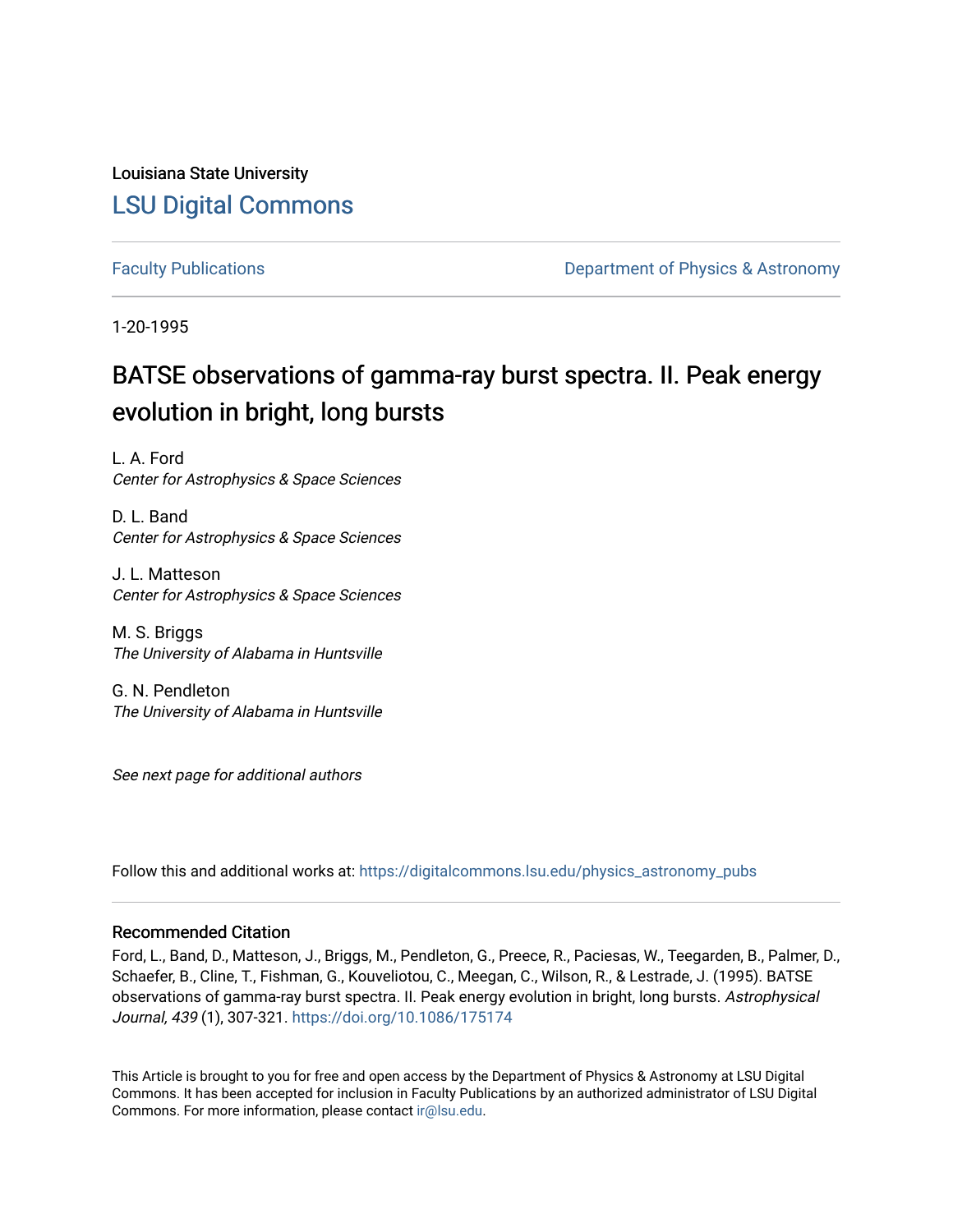# Authors

L. A. Ford, D. L. Band, J. L. Matteson, M. S. Briggs, G. N. Pendleton, R. D. Preece, W. S. Paciesas, B. J. Teegarden, D. M. Palmer, B. E. Schaefer, T. L. Cline, G. J. Fishman, C. Kouveliotou, C. A. Meegan, R. B. Wilson, and J. P. Lestrade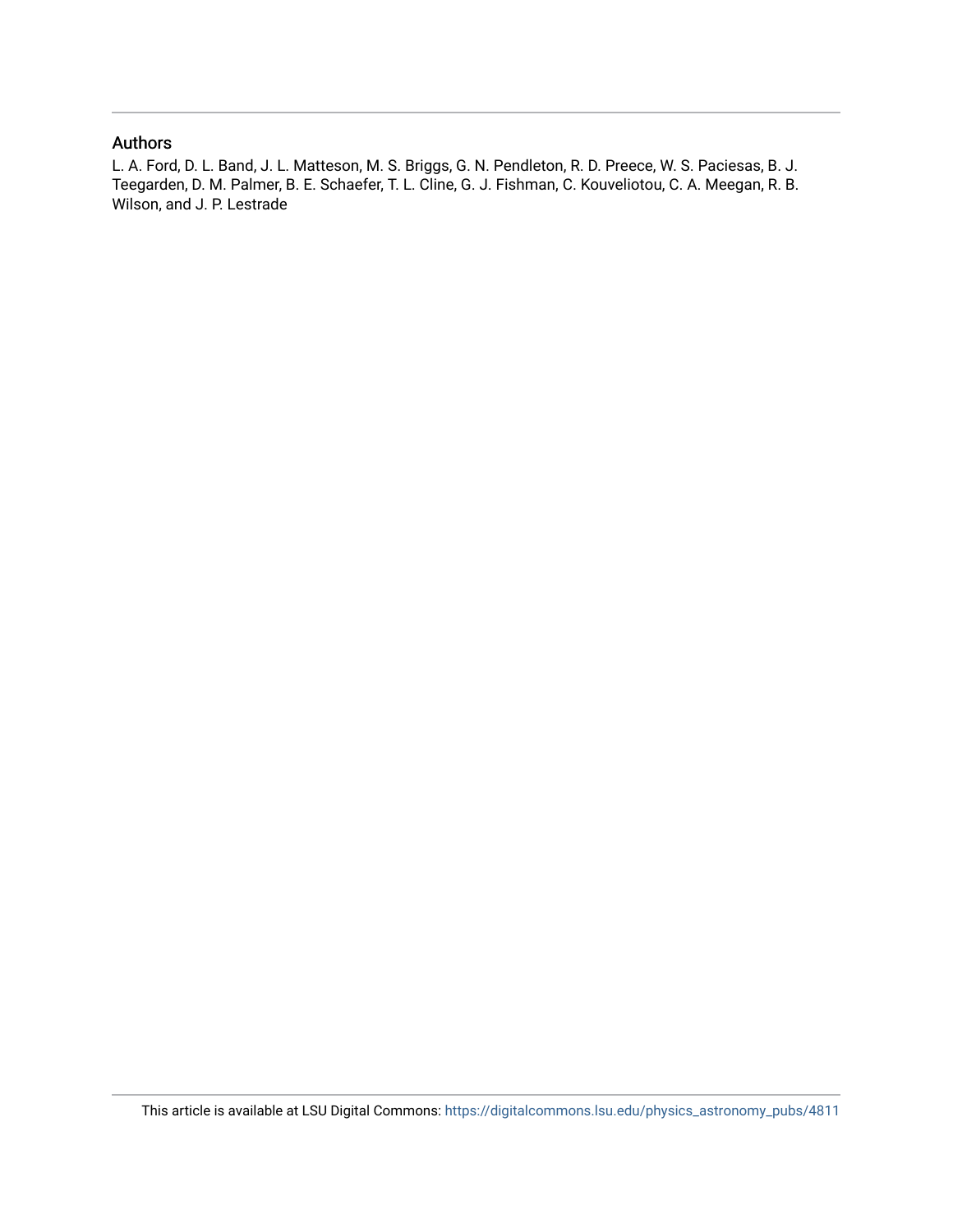# BATSE Observations of Gamma-Ray Burst Spectra. II. Peak Energy Evolution in Bright, Long Bursts

L. A. Ford, D. L. Band, J. L. Matteson

Center for Astrophysics and Space Sciences 0111, University of California at San Diego, La Jolla, CA 92093-0111

> M. S. Briggs, G. N. Pendleton, R. D. Preece, W. S. Paciesas University of Alabama at Huntsville, Huntsville, AL 35899

B. J. Teegarden, D. M. Palmer, B. E. Schaefer, T. L. Cline NASA/Goddard Space Flight Center, Code 661, Greenbelt, MD 20771

G. J. Fishman, C. Kouveliotou, C. A. Meegan, R. B. Wilson NASA/Marshall Space Flight Center, ES-62, Huntsville, AL 35812

and

J. P. Lestrade Mississippi State University, P.O. Box 5167, Mississippi State, MS 39762

## ABSTRACT

We investigate spectral evolution in 37 bright, long gamma-ray bursts observed with the BATSE Spectroscopy Detectors. High resolution spectra are characterized by the energy of the peak of  $\nu F_{\nu}$  and the evolution of this quantity is examined relative to the emission intensity. In most cases it is found that this peak energy either rises with or slightly precedes major intensity increases and softens for the remainder of the pulse. Inter-pulse emission is generally harder early in the burst. For bursts with multiple intensity pulses, later spikes tend to be softer than earlier ones indicating that the energy of the peak of  $\nu F_{\nu}$  is bounded by an envelope which decays with time. Evidence is found that bursts in which the bulk of the flux comes well after the event which triggers the instrument tend to show less peak energy variability and are not as hard as several bursts in which the emission occurs promptly after the trigger. Several recently proposed burst models are examined in light of these results and no qualitative conflicts with the observations presented here are found.

*Subject headings:* gamma rays: bursts — methods: data analysis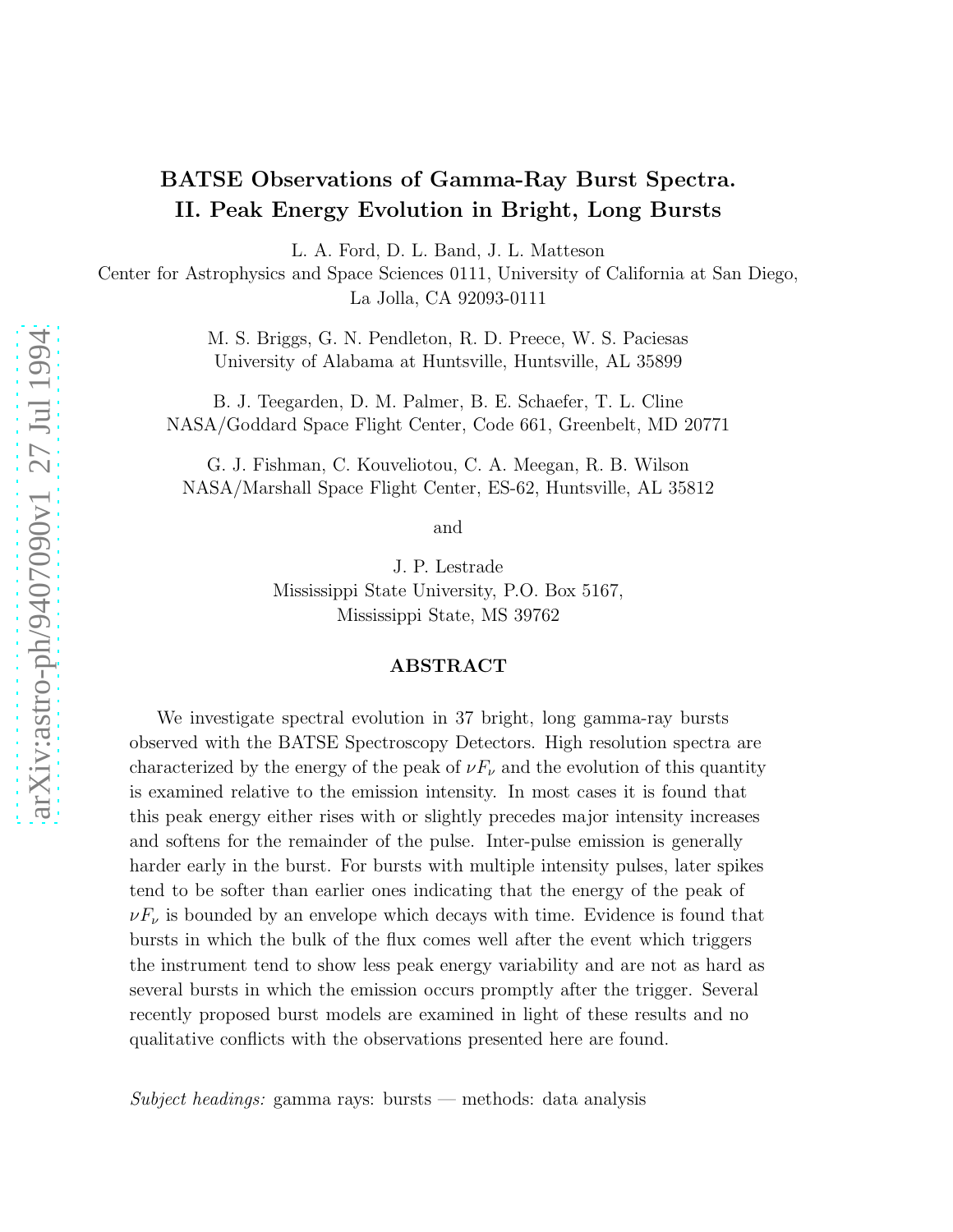#### 1. Introduction

Gamma-ray burst continuum spectra provide the most direct information about the emission processes involved in these violent events. Unfortunately, the continuum generating process is unknown, making physical interpretation of spectral observations difficult. A striking feature of gamma-ray bursts is the temporal variability of spectra both between and within bursts. Therefore, an empirical study of the dynamics of burst spectra may provide vital clues for resolving the mystery surrounding these puzzling events.

This is the second in a series of reports describing spectral observations of gamma-ray bursts as seen by the Burst and Transient Source Experiment (BATSE) on the *Compton Gamma-Ray Observatory* (*CGRO*). The goal of this series is to discover global properties of burst continuum spectra which may shed light on the gamma-ray burst problem. Gamma-ray bursts remain one of the least understood phenomena in astrophysics despite years of intense study. Their heterogenous nature makes classification difficult and few uniform burst properties are known. Bursts have only been observed above ∼>2 keV and no emission has been seen in quiescence [\(Schaefer 1994\)](#page-28-0). In the first paper of this series([Band](#page-26-0) [et al. 1993](#page-26-0), hereafter Paper I), spectral properties of time integrated spectra from 54 bright bursts were studied. While spectra are quite diverse, it was shown that a simple and flexible empirical model successfully described all spectra. This model is used in the present study to describe burst spectra and monitor the evolution of the energy at which the energy flux per logarithmic energy band peaks  $(E_P,$  energy of the peak of  $\nu F_\nu$ ). In future work, similar evolution studies will be performed with other spectral characteristics, such as continuum shape or spectral bandwidth parameters. The data used here are high energy resolution spectra from the Spectroscopy Detectors (SDs) with moderate time resolution ( $\geq 0.128$ s). Subsequent work will use medium energy resolution data with fine time resolution from the BATSE Large Area Detectors (LADs) to examine weaker bursts and explore techniques using time-tagged counts from the SDs to improve time resolution.

The study of burst spectral evolution has a long history. Golenetskii et al. (1983, hereafter G83) examined two-channel data covering ∼ 40-700 keV with ∼0.5 s time resolution from five bursts observed by the Konus experiment on *Venera* 13 and 14. Spectra were described by an optically thin thermal bremsstrahlung (OTTB) model,  $N_E(E) \propto E^{-1} \exp(-E/kT)$  ph-keV<sup>-1</sup>-s<sup>-1</sup>-cm<sup>-2</sup>. A correlation between luminosity and temperature parameter T was discovered  $(L \propto T^{\gamma}, \gamma \approx 1.5$ -1.7), implying spectral hardness at a given time is related to the intensity of the burst in a simple way. Laros et al. (1985) performed a similar analysis using five bursts observed by the *Pioneer Venus Orbiter* (∼ 0.1-2 MeV, ∼0.2 s time resolution) but found no correlation and speculated that the G83 results were an artifact of the way temperature was inferred.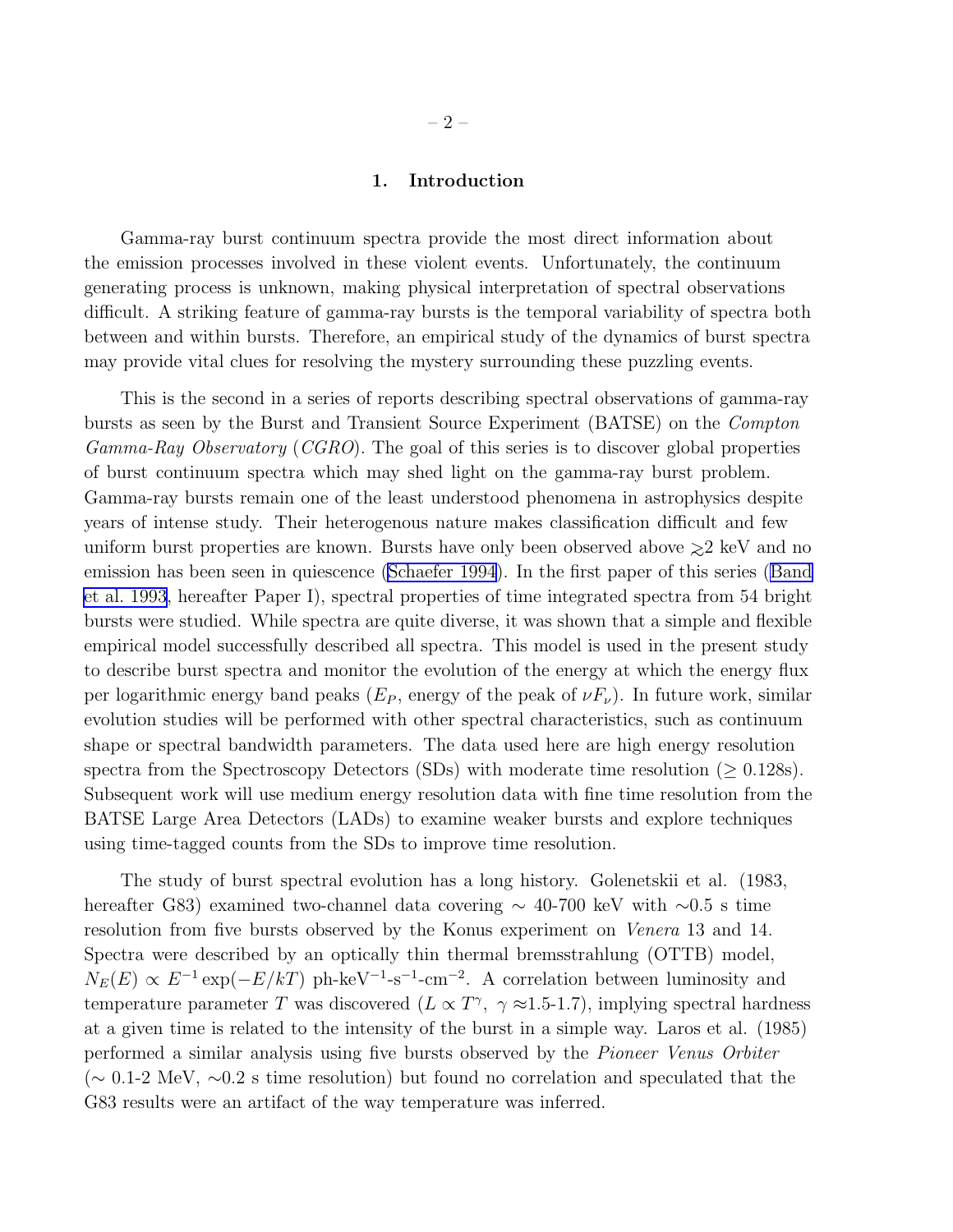Norris et al. (1986, hereafter N86) investigated ten bursts seen by instruments on the *Solar Maximum Mission* satellite using hardness ratios (the ratio of observed flux in two energy bands). The energy bands used in the hardness ratio were 52-182 keV and 300-350 keV and the time resolution ranged over 0.128-1s, depending on the data available. They found that individual intensity pulses evolved from hard-to-soft with the hardness peaking before intensity. This implies a more complex relationship between hardness and intensity than proposed by G83.

Recent studies of spectral evolution have tended to follow the lead of G83 or N86, obtaining similar results. Kargatis et al. (1994, hereafter K94) fit OTTB and thermal synchrotron models  $(N_E(E) \propto \exp[-(E/E_c)^{1/3}]$  ph-keV<sup>-1</sup>-s<sup>-1</sup>-cm<sup>-2</sup>) to sixteen bursts from the SIGNE experiment, covering ∼50-700 keV with 0.5 second resolution. A luminosity-temperature corelation was found in seven of the bursts ( $\gamma \approx 1.4$ -3.0) but two clearly did not show this correlation (the remainder were questionable) indicating that while many bursts may have a luminosity-temperature correlation, the trend is not universal. On the other hand, Band et al. (1992a) analyzed nine bursts observed by the BATSE SDs (~25-1000 keV, ≥0.128s) using models of the form  $N_E(E) \propto E^{\alpha} \exp[-(E/kT)]$ ph-keV<sup>-1</sup>-s<sup>-1</sup>-cm<sup>-2</sup>, confirming the results of N86 including T leading the intensity when fine time resolution was available. Bhat et al. (1994) used hardness ratios with BATSE LAD data to study single pulse bursts which had a fast rise followed by a gradual decay. The energy bands used for the ratio were  $E=25-100 \text{ keV}$  and  $E > 100 \text{ keV}$ . The time resolution of the sample was 64 ms. Hard-to-soft spectral evolution was found with hardness leading the intensity. The time lag between the peak hardness ratio and peak count rate was found to be directly correlated with the rise time of the counting rate.

Although the analyses exemplified by G83 and N86 give apparently inconsistent results, they can be reconciled by considering the time resolution of the data. The analysis of G83 and K94 had a time resolution of  $\sim$  0.5 s while the resolution of N86 was as small as  $\sim 0.128$  s and Bhat et al. (1994) had 64 ms resolution. Therefore, slightly asynchronous behavior could be masked by the poor time resolution in the G83 and K94 samples. This conclusion is supported by the results of Band et al. (1992a), who performed an analysis similar to that of G83 and K94, but found that the spectral hardness (parameterized by  $T$ ) led the intensity on short timescales. The need for fine time resolution is emphasized by Kouveliotou et al. (1992), who examined 22 bursts observed with the LADs and performed Fourier transforms on intensity profiles in different energy bands. The hard band was found to lead the soft by ∼0.1 second. In addition, Kouveliotou et al. (1994a) reported significant variations in the hardness ratio at the 2 ms level in an extremely intense burst observed with BATSE.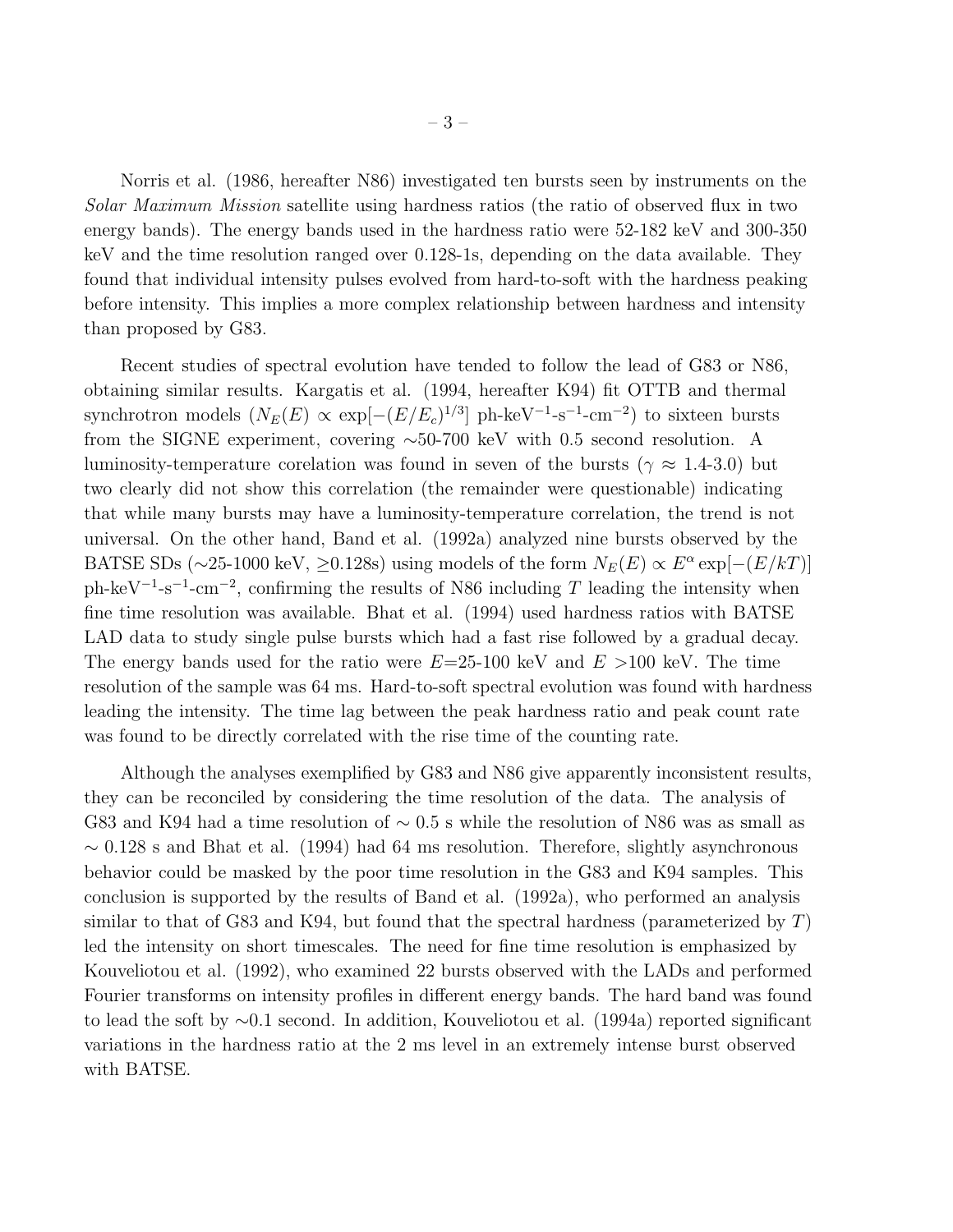The spectral analyses of G83 and N86 characterize the spectrum in very different ways. Both G83 and K94 use spectral models which are assumed to describe the gamma-ray burst continuum and whose parameters are interpreted as physically meaningful. Most often, the model chosen is one which cuts off rapidly at high energies (e.g., OTTB). It was demonstrated in Paper I that such models do not reproduce spectra observed by the BATSE SDs and conflict with the observation of high energy emission by other experiments ([Matz et al. 1985](#page-27-0); [Schneid et al. 1992;](#page-28-0) [Hanlon et al. 1994\)](#page-26-0). Consequently, these models cannot be physically correct and though the parameters are certainly physically linked to the emission process, one must realize that the parameters do not necessarily have their apparent meaning (e.g., the OTTB cutoff energy may not be temperature). On the other hand, hardness ratios (such as used by N86) do not assume any knowledge of the source physics but do depend on instrumental properties which are accounted for in spectral fitting. While this characterization tracks changes in the shape and slope of a spectrum, the numerical values do not have a quantitative physical meaning and do not lend themselves to additional insights as a characteristic temperature or spectral shape can. Therefore it is helpful to use an empirical model which describes the photon spectrum but does not depend strongly on preconceived notions of spectrum formation in bursts.

In this work, a description of the photon spectrum independent of physical models is achieved by fitting the empirical spectral model from Paper I to BATSE SD data. This model was shown to adequately describe spectra in the BATSE energy range and incorporates many simple physical models as special cases, accommodating uncertainty about the actual continuum emission process. Although the model is phenomenological, physically meaningful parameters can be derived from it. In this work,  $E_P$  (the energy of the peak of  $\nu F_{\nu}$ ) is used to quantify fitted spectra, a parameter which indicates the energy of maximum radiated power. This allows a study of spectral evolution in gamma-ray bursts based on a well-defined physical measure of spectral hardness which does not depend strongly on assumed emission processes.

In this work, the word hardness is used to describe the energy of  $E<sub>P</sub>$ . Spectra in which  $E_P$  is at high energies are called hard and soft spectra have small  $E_P$ . Before discussing the analysis, the SDs are briefly described  $(\S 2)$ . In  $\S 3$  the analysis techniques used are presented in detail along with several consistency tests for both the data and methods. The results are presented in §4 followed by a discussion of their implications for both burst phenomenology and recently proposed theoretical models (§5). The entire work is then briefly summarized (§6).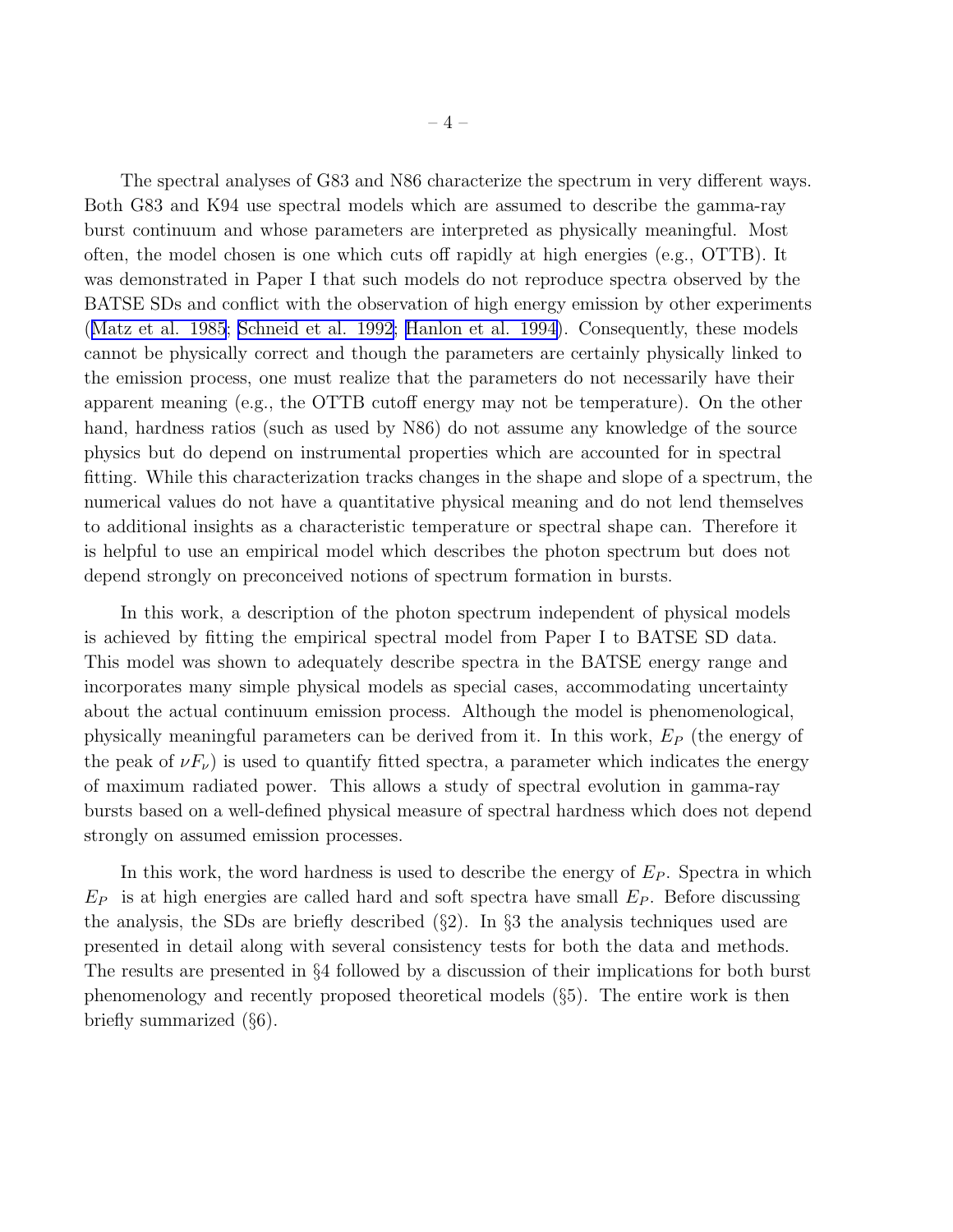## 2. The Instrument

BATSE is a set of eight detector modules located on the corners of the *CGRO* spacecraft. Each module contains two detectors: an LAD, optimized for the detection and location of gamma-ray transients, and an SD, optimized for energy resolution. The SDs were designed for spectral studies and are used in this work because of their superior energy resolution to the LADs, which have large area but are thin  $(20''$  diameter by  $0.5''$  thick) NaI(Tl) crystals.

The gamma-ray detector for an SD is a  $5''$  diameter by  $3''$  thick NaI(Tl) crystal. Because of their thickness, the response to incident gamma-rays is roughly constant over a large range of energies and viewing angles. The SDs independently cover two energy decades in the range ∼10 keV–100 MeV (the exact energy range is determined by a commandable gain setting, with higher gains covering lower energy ranges). The fractional full width at half maximum energy resolution of the SDs at 662 keV is ~7%, with a  $\sim E^{-0.4}$ dependence. A 3<sup>"</sup> beryllium window in the front of the aluminum case containing the NaI allows the response to extend down to ∼5 keV for face-on bursts. In general however, the lower level discriminator is set so that the spectrum is cut-off below ∼10 keV in the highest gain setting. An electronic artifact near the low end of spectra (the Spectroscopy detector Low Energy Distortion [SLED], Band et al. 1992b) exists in several channels above the instrument's low energy cutoff which can cause problems for spectral analysis. In this work, only data which are uncontaminated by this artifact are used. The energy deposited in the crystal is analyzed into 2782 linear channels which are rebinned on the spacecraft into 256 quasi-logarithmic channels for transmission to Earth. Despite this compression, the width of most of the compressed channels is significantly smaller than the detector resolution and little information is lost in this process.

BATSE enters a 4-10 minute long burst mode when the count rate in at least two LADs exceeds the background count rate by a predetermined significance threshold (usually  $5.5\sigma$ ) on one of three timescales: 64 ms, 256 ms, and 1024 ms. Several data types are collected in this mode. The type used in this study consists of high energy resolution SD spectra with accumulation time based on a time-to-spill criterion in the LADs (Spectroscopy detector, High Energy Resolution, Burst, called SHERB). When the total number of counts in the LADs exceeds a pre-determined threshold, the current SHERB accumulation ends and the next begins. A total of 192 spectra are recorded from the SDs associated with the four most brightly illuminated LADs. Half of these spectra are from the SD associated with the brightest LAD, one-quarter with the second brightest, and one-eighth each for the other two detectors. The length of the accumulation is a multiple of 64 ms with a minimum accumulation of 128 ms. Spectra are accumulated until either all spectra are exhausted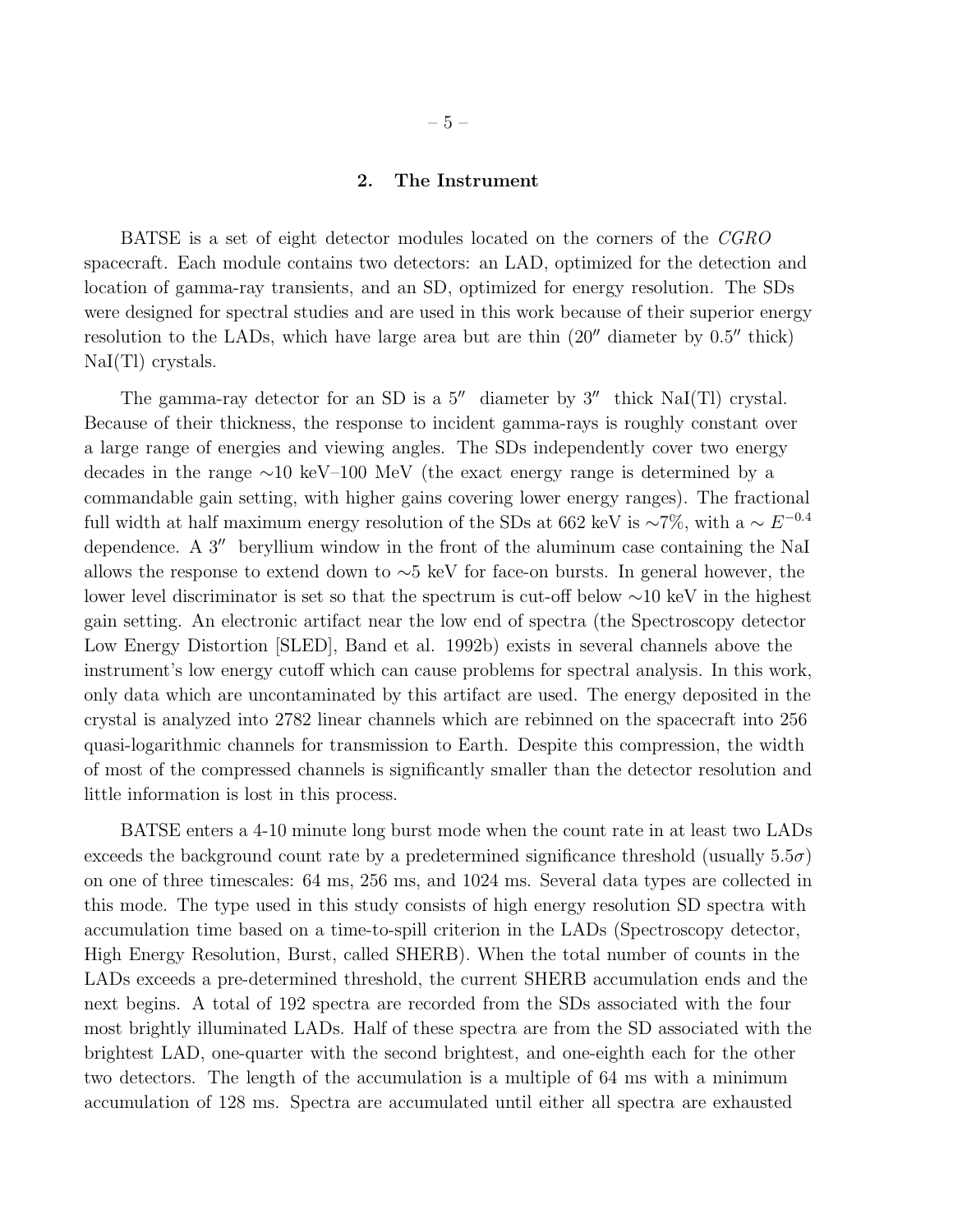or the burst mode ends. The total time interval covered by each detector is equal: in the time required to accumulate one spectrum in the third and fourth brightest detector, four spectra from the brightest and two spectra from the second brightest detectors are recorded. Additional details about the BATSE detectors can be found in Fishman et al. (1989) and Horack (1991).

#### 3. Analysis

It was shown in Paper I that the following empirical model is sufficient to describe burst spectra:

$$
N_E(E) \left(\frac{\text{photons}}{\text{keV-s-cm}^2}\right) = \begin{cases} A \left(\frac{E}{100 \text{ keV}}\right)^{\alpha} e^{-E/E_0}, & E \le (\alpha - \beta)E_0\\ A' \left(\frac{E}{100 \text{ keV}}\right)^{\beta}, & E > (\alpha - \beta)E_0 \end{cases} \tag{1}
$$

where A,  $\alpha$ ,  $\beta$ , and  $E_0$  are fit to observed spectra and A' is chosen so that the function is continuously differentiable everywhere. The success of this model can be traced to its flexibility. Included in equation (1) as special cases are a power law, photon exponential, OTTB, and a broken power law with continuous transition. Since the emission process is unknown, equation (1) is a logical choice for determining physically meaningful parameters. The quantity of interest in this study is the energy of the peak of  $\nu F_{\nu}$  (E<sub>P</sub>) and since  $N_E(E)E^2 \propto \nu F_{\nu}$ ,  $E_P = (2 + \alpha)E_0$  (assuming  $\beta < -2$ ).

Burst data were selected from detectors in high gain states, most covering ∼15-1500 keV with about a third extending to higher energies. This choice was motivated by the results of Paper I which demonstrated that for most bursts the spectral slope changes at energies less than 1 MeV and that the observed signal is greatest around 100 keV (a detector dependent property, not necessarily true for the incident spectrum).

Bursts which had many high quality spectra were required so that  $E_P$  could be reliably determined and meaningful trends discovered. However, most bursts were not sufficiently long or intense to provide enough spectra to resolve the evolution. To understand the necessary signal strength, a Monte Carlo simulation of a typical spectrum was performed to investigate the reliability of the determination of  $E<sub>P</sub>$  as a function of the signal-to-noise ratio (S/N) in the 60-200 keV energy band. The results of this simulation are given in Table 1 which shows that a large  $S/N$  level is required to reduce the variance in  $E_P$  to reasonable values.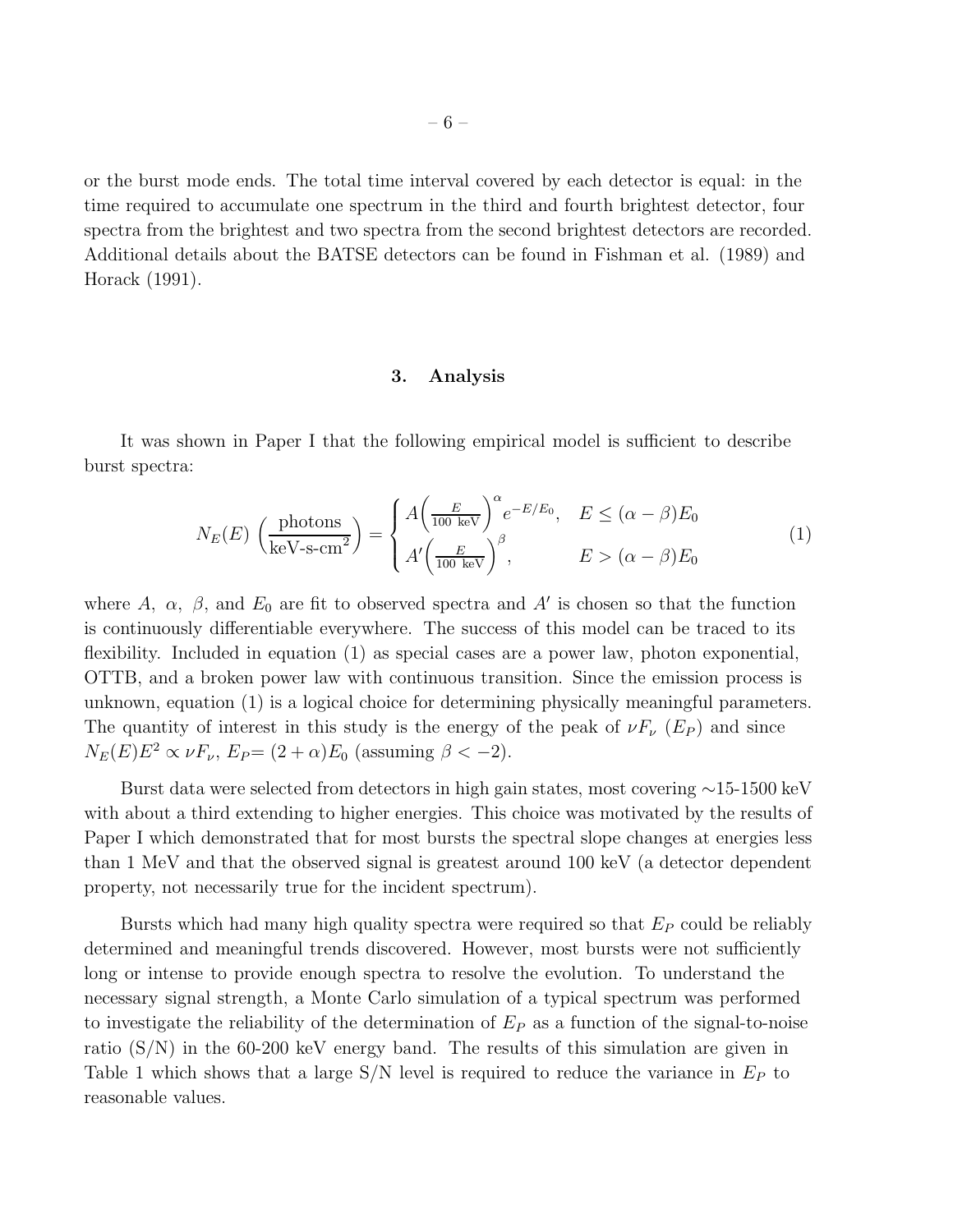Even for many strong bursts, most individual SHERB spectra do not have large S/N levels. However, the quality of the signal can be improved by averaging spectra together weighted by livetime. An explicit demonstration of this process for burst 2B910807 is given in Figure 1. In this figure,  $E_P$  as determined from spectra at the finest time resolution available and from averaged pairs of spectra are plotted together. S/N in the 60-200 keV band ranged from 7.0-17.0 with a median of 11.7 for the fine time resolution data and 9.7-23.1 with median 16.3 for the averaged spectra. It is apparent that not only do the estimated errors in the determination of  $E_P$  get smaller as spectra are accumulated, but that the fitted value converges to the average of  $E<sub>P</sub>$  determined from the fine resolution spectra.

After selecting candidate bursts, background models were created using a channel-bychannel fit of a time dependent polynomial to data before and after the burst. The order of the polynomial varied from burst to burst; typically the lowest order which gave an acceptable fit was used (never higher than fourth order). After subtracting the background, consecutive spectra were averaged together until  $S/N \ge 15$  in the 60-200 keV energy band. Although Table 1 shows that this choice will result in a sizable dispersion in  $E<sub>P</sub>$ , a larger S/N level would have essentially destroyed the time resolution in most of the sample. Therefore, some certainty in  $E_P$  was sacrificed for time resolution. Exceptions to this  $S/N$ criterion were made for a few bursts in which a long period of low activity was bounded by interesting pulse structure. In those cases, all data in between the intense periods were averaged despite a low S/N value. An exception was also made for burst 2B910813 in which the data did not extend below 100 keV. The  $S/N$  criterion for this burst was  $S/N \ge 12$  in the 100-200 keV band.

A burst was included in the sample if it survived the process outlined above with at least six spectra. Since most bursts do not have many spectra with large S/N, only ∼4% of all bursts observed by BATSE and 17 of the 54 bursts from Paper I were contained in the sample (this sample includes bursts which occurred after those in Paper I). The empirical model(eqn. [1]) was fitted to data using forward folding deconvolution (Loredo  $\&$  Epstein 198[9\)](#page-27-0). This method determines the incident photon spectrum by folding an assumed photon spectrum through a model of the detector response and comparing the result to observed data. The best fit was found using a modified version of the Levenberg-Marquardt iterative  $\chi^2$  minimization algorithm [\(Bevington 1969,](#page-26-0) p. 237; [Press et al. 1989](#page-28-0), p. 521). The modifications were the use of model variances instead of data variances in  $\chi^2$  (see the appendix for details) and stopping criteria based on  $\chi^2$ ,  $\chi^2$  per degree of freedom in the fit  $(\chi^2_\nu)$  $\mathcal{L}^2$ ), and a test for false minima. The detector response model included the direct component along with scatter off the spacecraft([Pendleton et al.](#page-28-0) 1989) and the Earth's atmosphere([Pendleton et al. 1992\)](#page-28-0). The error in  $E<sub>P</sub>$  was determined through standard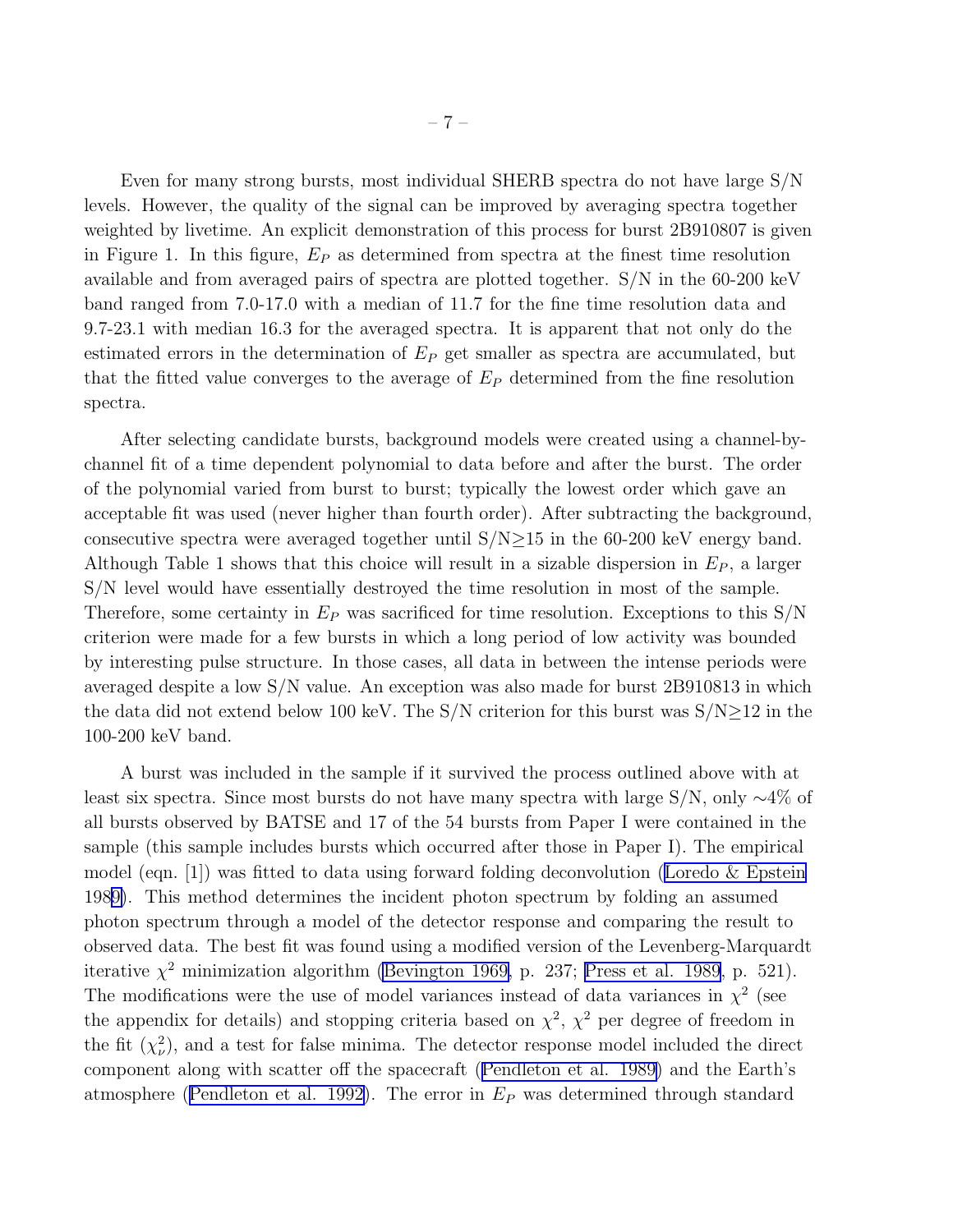error propagation using the error in  $\alpha$  and  $E_0$  and the correlation between these two parameters [\(Bevington 1969,](#page-26-0) p. 61).

Each spectrum was fit over the entire energy range above the SLED. The data were not rebinned from the telemetered format so that in most cases the average number of counts per bin in the high energy channels was less than a few. In these channels, the Poisson statistical distribution is not well approximated by a normal distribution and the  $\chi^2$  statistic is therefore not strictly applicable. This is a common difficulty in high energy astrophysics which can be avoided by binning the data until the Gaussian limit is reached. To determine the importance of this problem, a set of Monte Carlo simulations was performed for several types of binning. The results for four different binning modes in Table 1 show that the fits are not improved by rebinning the data even if most high energy bins have only a few counts. There are two reasons for this. First, the data at higher energies are so sparse that when the Gaussian limit is achieved, the bins are so wide that the upper power law in eqn. (1) cannot be accurately determined. Second, the fit is largely determined by the signal below a few hundred keV where the number of counts per channel is largest (Max(C) in Table 1). The Gaussian limit can also be achieved if there are a large number of background counts, which can be important at low energies.

These simulations demonstrate that for the SHERB data type used in this sample, any binning is valid. To ensure that this was the case for real data, fits using the telemetered binning and eight broad energy bins were made to spectra from burst 3B930916. The comparison of the values of  $E_P$  is presented in Figure 2.  $E_P$  is consistent between the two fits and determined with roughly equal accuracy. Since the choice of data binning is unimportant, the telemetered channels were not rebinned because the analysis software was optimized for this scheme.

One difficulty with using high gain detectors (where the spectrum extends to low energy) was that occasionally the upper spectral index  $\beta$  was larger than  $-2$  which implies that  $E_P$  was beyond the upper end of the fit range, that the spectrum has more gradual curvature than the empirical model could accomodate, or that the high energy signal was insufficient to fix  $\beta$ . For this work,  $\beta$  was constrained to be less than  $-2$  for all fits. In bursts for which this constraint was important (implying a flatter spectrum), it was found that either  $\beta$  tended to shift rapidly from the upper constraint to the lower ( $\beta = -5$ ) or that it remained at the upper constraint  $(-2.01)$  consistently. In the former case, the high energy spectrum was probably not well-determined and should be ignored when calculating  $E_P$ . For the latter,  $E_P$  should reflect changes in the shape (i.e. hardness) of the spectrum since  $E_0$  will move to higher energies to compensate for the inability of  $\beta$  to adequately describe this region. No bursts were observed to show convincing evidence for evolution of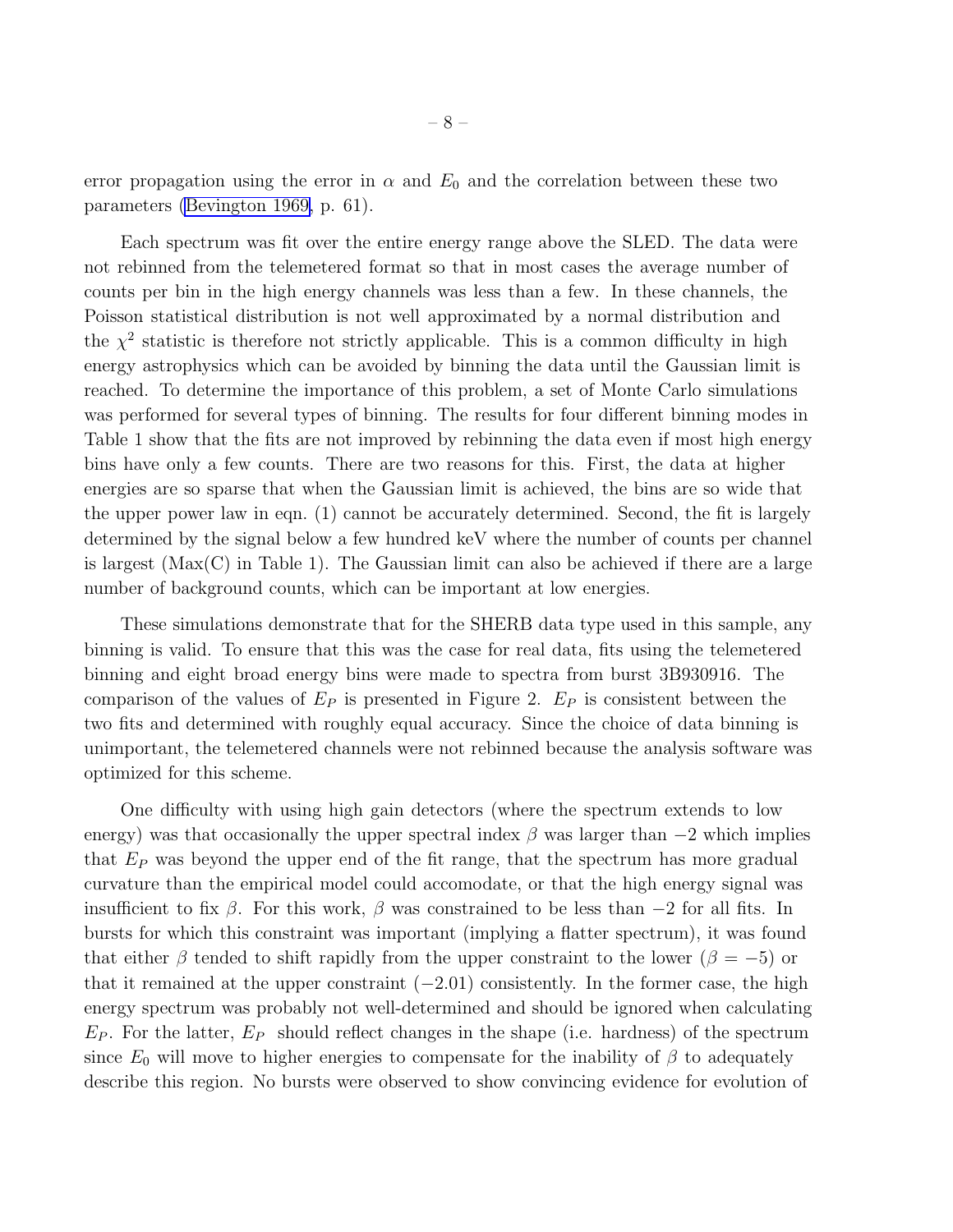β from above  $-2$  to lower values. Therefore, variations in the fitted value of  $E_P$  should be consistent with the true variations in spectral hardness if quantitatively inaccurate (with systematically smaller values of  $E_P$ ). Omitting the upper power law would force  $E_P$  to higher energies as the model accounts for power at the high end. However, this simpler model may overestimate  $E_P$ , placing it far above the detector's energy range where the model is not as sensitive to changes in  $E_P$ . As a subset of the empirical four parameter model of equation (1), the model without  $\beta$  is not a more accurate description of the true photon spectrum. Since evolution of  $E_P$  is the primary focus of this study, equation (1) with  $\beta$  constrained is used to model all spectra since it remains sensitive to hardness variations over a broader energy range than a model which cuts off at high energies.

To test whether changes in the fitted values  $E_P$  were indeed consistent with real variations in  $E_P$  for cases where  $\beta > -2$ , detectors at lower gain were used to determine  $E_P$  for bursts in which the constraint was important. Unfortunately, in all but one case the high energy signal was too weak to reliably fit  $E_P$  with any time resolution. Figure 3 shows a comparison of the high and low gain detectors for the exception (2B910503). It is apparent from this figure that not only do the two detectors have similar time histories, but that  $E_P$  determined by the high gain detector is not far from the value of  $E_P$  measured by the low gain detector (for which  $\beta < -2$ ). Therefore, it is not expected that qualitative statements about the evolution of  $E_P$  depend strongly on the accuracy with which  $\beta$  is determined.

That the low gain detector measures a consistently larger value of  $E_P$  than the high gain detector in the previous example suggests the calculated value of  $E_P$  may depend on gain setting even though  $E_P$  is well defined in all detectors. To ensure that this was not the case, the value of  $E_P$  from two detectors at different gains viewing burst 2B921207 were compared ( $\beta < -2$  for both detectors). In this case, spectra accumulated by the high gain detector were averaged so that the time intervals covered by both sets of spectra were identical. The comparison in Figure 4 shows that the determination of  $E<sub>P</sub>$  was consistent.

The tests outlined above cover the obvious difficulties involved in the analysis. Although solutions to the S/N and  $\beta > -2$  problems are not ideal, they do allow the analysis to proceed so that useful information about burst continua can be derived. Also, the inter-detector test indicates that SD observations are consistent with each other and the results should not depend on the variable energy range covered by the SDs.

#### 4. Results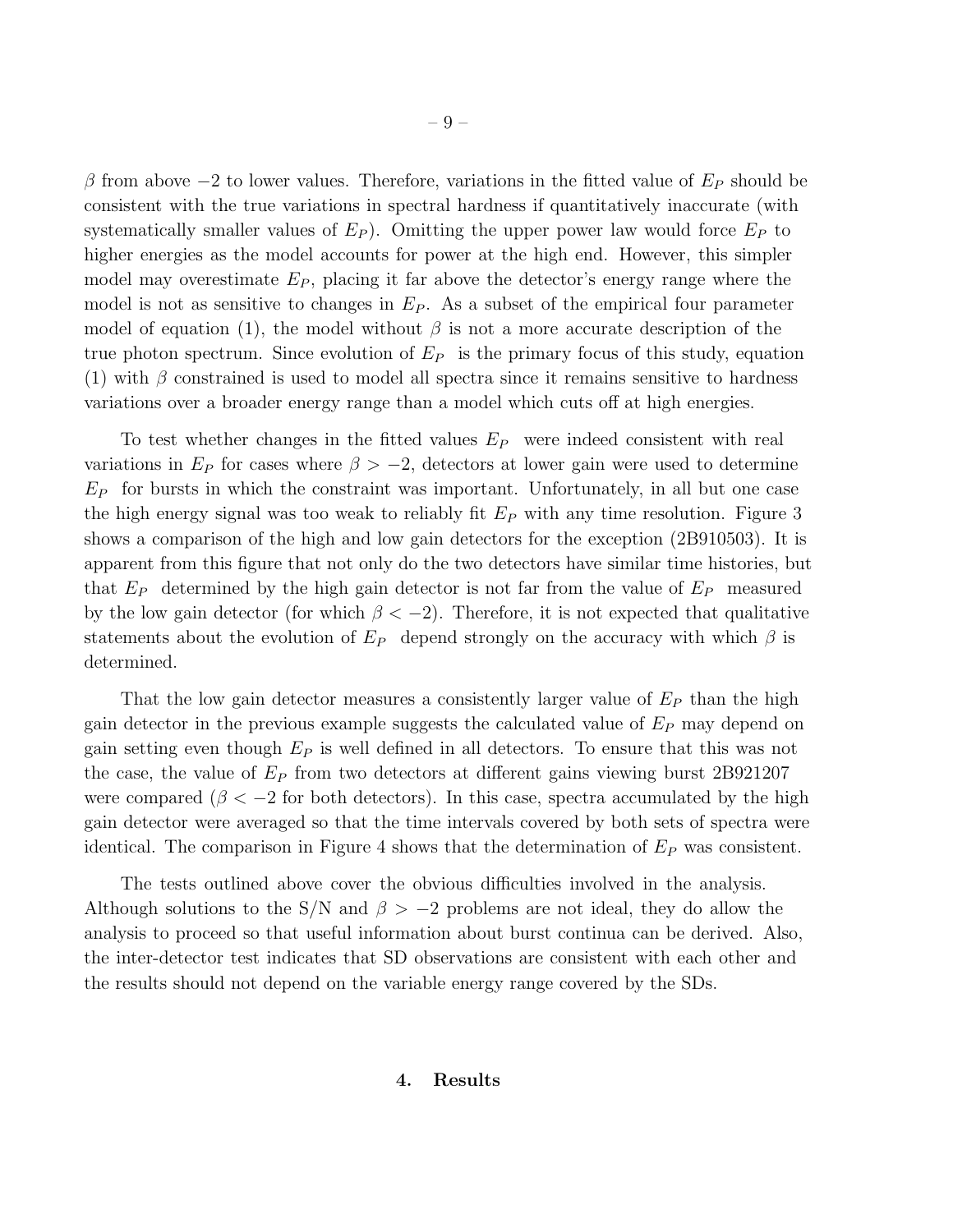Of the 862 gamma-ray bursts detected by BATSE until the end of 1993, only the 37 bursts listed in Table 2 met the criteria outlined above. As expected, equation (1) fit the data well,  $\chi^2_{\nu} \leq 1$  for nearly all spectra. For these bursts,  $E_P$  was compared to the count rate (see Figure 5). Two bursts which clearly demonstrate the general trends observed in the sample as a whole are 2B921207 and 2B920525. In 2B921207, it is apparent that  $E<sub>P</sub>$  softens over the whole burst except for the increase along with the intensity 8 seconds after the trigger. 2B920525 is a burst in which two strong intensity pulses were resolved.  $E_P$  softens after intial hardening within both spikes and the second spike is softer than the first.

The plots of Figure 5 were used to characterize types of evolution in  $E<sub>P</sub>$ . The classification categories used were motivated by the work of G83 and N86 in which a spectral characteristic (i.e., OTTB temperature and hardness ratio respectively) was tied to changes in burst intensity. These categories describe both the tendency for variations in  $E_P$  to reflect changes in intensity (G83) and hard-to-soft evolution (N86). The categories are:

- 1. An increase in  $E_P$  occurring in proximity to a major intensity increase.  $E_P$  and intensity need not be morphologically identical and  $E<sub>P</sub>$  can lead or lag the intensity increase by a small amount  $(\leq 1 \text{ s}).$
- 2. General softening of  $E_P$  in time outside of intensity pulses over the entire burst. Regions which do not have a spike-like intensity profile are compared for this category. Spikes are considered to be short time intervals (less than a few seconds) in which the count rate was much greater than the rate in nearby intervals. For broader pulses, the first few seconds after the maximum count rate was achieved are considered part of the pulse, the remainder was considered inter-pulse emission.
- 3. Softening of  $E_P$  within intensity pulse structures.  $E_P$  should be harder early in the intensity pulse for a burst to fall in this category. It can be measured only if the pulse is temporally resolved.
- 4. Later intensity pulses have a softer peak in  $E_P$  than earlier pulses. This can only be measured if the burst has multiple intensity spikes.

Bursts were judged as showing the property in question, showing an opposite trend, or showing neither trend  $(+, -, \text{ and } 0 \text{ respectively in Table 2})$ . To demonstrate how a burst was categorized, consider 2B921207. This burst satisfies the first category because  $E_P$  hardens as the intensity increases at 0.5 and 8 seconds after the trigger. The interpulse region lies between 2.5 and 8 seconds, where  $E_P$  clearly softens. Both intensity spikes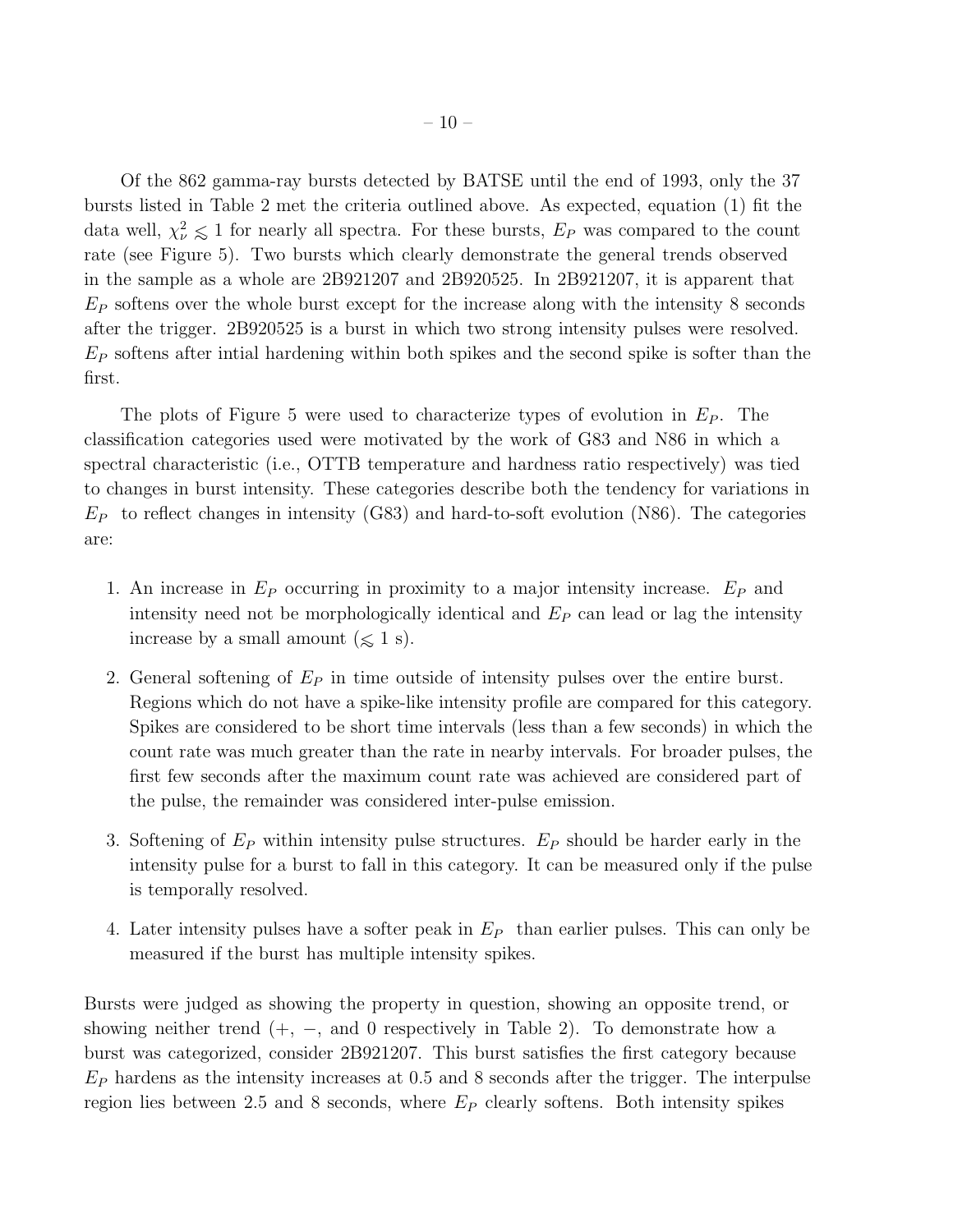$(0.5-2.5$  seconds and 8-10 seconds after trigger) are temporally resolved and  $E<sub>P</sub>$  softens in each. Finally, the peak  $E_P$  is softer in the later spike than in the first.

The rating system used here is admittedly simplistic, but is preferable to schemes which allow for finer distinctions within a class (e.g., rating bursts on a scale of 1-10, either discretely or continuously) for two reasons. First, the sample size is small so that the subdivision of bursts into several discrete subcategories reduces the significance of the classification. Second, the mediocre time resolution for some time intervals and sizable errors for some  $E_P$  create problems for a continuous classification scheme. Therefore, although the criteria outlined above are subjective, they are the least problematic given the state of the observations.

Individual bursts are detailed in Table 2 and characteristics for the sample as a whole are given in Table 3. Included in Table 2 are the median values of  $E_P$  and the range in  $E_P \left[ \Delta E_P \equiv \max(E_P) - \min(E_P) \right]$  for each burst. Not all bursts could be classified because of large errors in  $E<sub>P</sub>$ , unresolved structure, lack of structure, poor time resolution, etc. Bursts in which  $\beta$  was fit consistently at the upper constraint are noted in Table 2 as are bursts which were simultaneously observed in the 1-30 MeV range with the COMPTEL instrument on *CGRO* ([Hanlon et al. 1994](#page-26-0)). In all four cases, the fitted  $\beta$  was consistent with power law fits to the COMPTEL data in that for bursts in which COMPTEL reported a power law of index  $> -2$ ,  $\beta$  was consistently fit to the upper constraint. It can be seen from Figure 5 that there are several instances in which  $E_P$  was poorly fit resulting in a large error  $(\sigma_{E_P})$ for this quantity. Spectra for which  $\sigma_{E_P} \gtrsim 0.5E_P$  were ignored when characterizing bursts and calculating  $\Delta E_P$ .

Table 2 clearly demonstrates that increases in  $E<sub>P</sub>$  are associated with rises in intensity and examination of Figure 5 shows that in many cases, the peak in  $E<sub>P</sub>$  leads the intensity peak. A quantitative analysis of  $E_P$  leading intensity was not performed since Kouveliotou et al. (1992) found the typical lead time is shorter then the resolution of this sample. In addition, the time profile is extremely complex on short timescales so that a detailed study would best be performed using data with better time resolution. This data can be obtained from the LADs and the analysis is currently being performed (Kouveliotou et al. 1994b). Table 3 shows that many bursts undergo hard-to-soft evolution both within and outside of intensity spikes as well as between successive pulses. Softening of successive spikes is explicitly demonstrated in Figure 6, where the peak in  $E_P$  for early intensity spikes is compared to the same quantity in later spikes in multi-spike bursts. It can be seen that late pulses are more likely to be softer than those which occurred previously, suggesting that the maximum possible value for  $E_P$  is bounded by an envelope decaying in time. The trends noted above suggest that spectral hardness leads the intensity modulated by a decay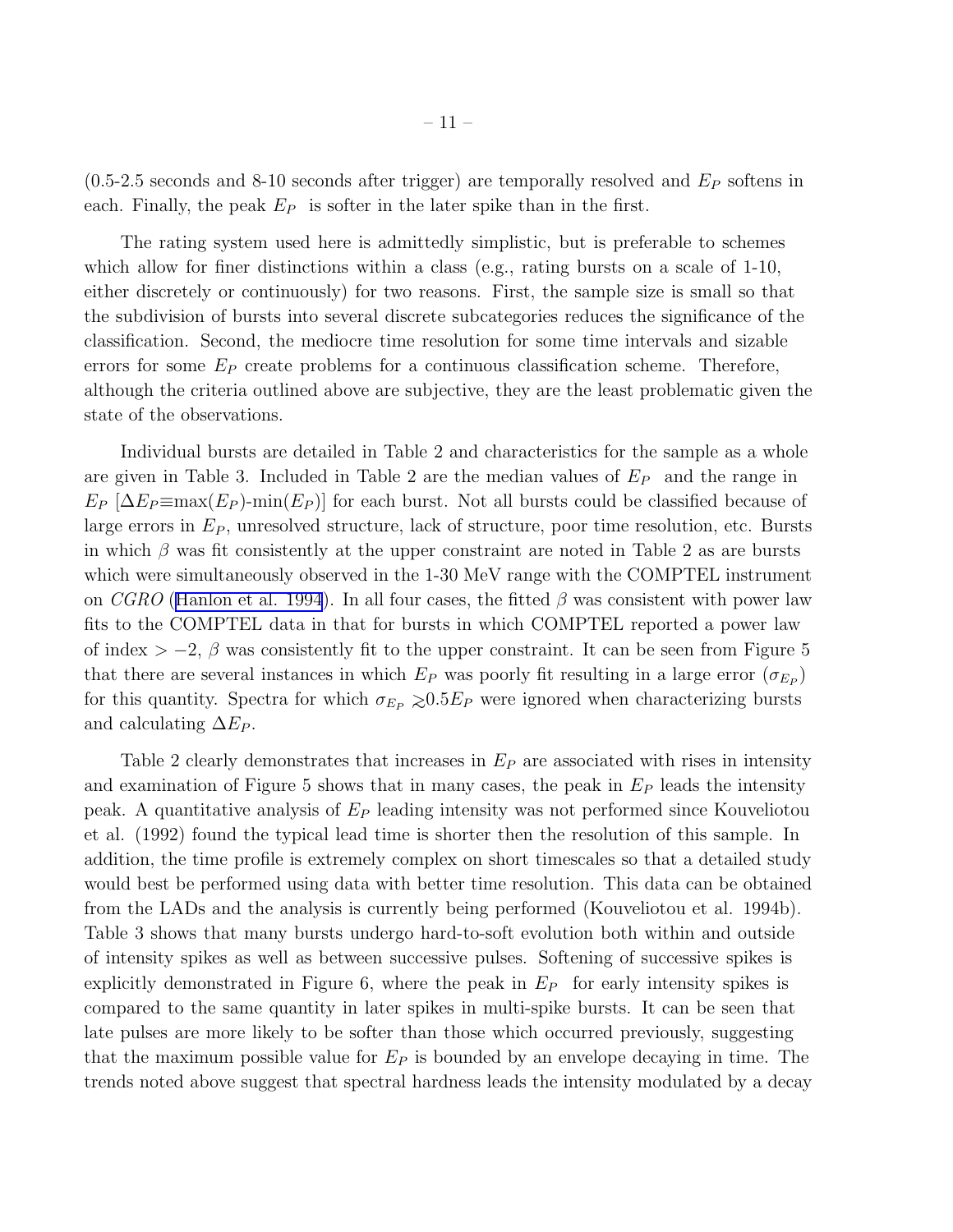envelope.

It should be mentioned that there are bursts in the sample which do not share the traits outlined above. This shows that while typical burst characteristics may have been identified, they are not universal on the timescale at which this sample was studied. However, it is not unreasonable to expect that  $E_P$  leading intensity and the softening trends noted above will be found in most bursts when observed at finer time resolution.

The general softening trends in  $E_P$  imply that the time at which emission occurs relative to the beginning of the burst is an important factor in spectral evolution. This raises an interesting question: assuming that the maximum values of  $E_P$  are bounded by an envelope decaying in time, then if a burst has a precursor several seconds before most of the emission occurs, does this envelope begin to decay when the precursor happens or is the precursor irrelevant with respect to spectral evolution? To examine this question, the range in  $E<sub>P</sub>$  and the time at which significant emission occurred relative to the BATSE trigger were compared (Figure 7). Significant emission was defined as emission capable of producing spectra which met the S/N criterion outlined in §3. In Figure 7 the horizontal bar indicates the period of significant emission. It begins at  $t<sub>d</sub>$ , the time delay between the instrument trigger and the beginning of significant emission, and has length equal to the duration of significant emission ( $\Delta T$ ). A large value of  $t_d$  results when a long period of time passes between the trigger (a burst precursor) and the brightest emission. The data in Figure 7 occupy a triangular region indicating the sample was devoid of bursts with hard, highly evolving spectra which began emitting significantly well after the BATSE trigger: the few bursts with large  $t_d$  have small values of  $E_P$  and  $\Delta E_P$ . To determine the importance of these bursts, the sample was divided into four groups based on the values of  $t_d$  and  $\Delta E_P$ . Since there are no clear groupings in Figure 7, the divisions were  $t_d = 0$  (significant emission at trigger) and  $\Delta E_P$ =400 keV, which each divide the sample in half, producing an unbiased division. As shown by Table 4, bursts with  $t_d \neq 0$  do tend to evolve less, but the significance of this result is small ( $\sim 1\sigma$ ), implying that the apparent  $t_d-\Delta E_P$  association may be a statistical aberration which will vanish when more bursts with large  $t_d$  are observed.

For several bursts, the nonzero time delay was short compared to the duration of significant emission. This suggests that the measure of time delay should be the ratio of  $t_d$  and  $\Delta t$ . This definition is preferable to the absolute measure since it incorporates the timescale of the event from the trigger to the end of significant emission, allowing comparisons based on the time the burst began its most active stages and the total length of the burst. Bursts were divided into two groups based on the value of  $t_d/\Delta t$ . Table 5 shows the number of bursts in each group for several values of this ratio as well as the median and extreme values of  $\Delta E_P$  for each group. The table shows that late emitters tend to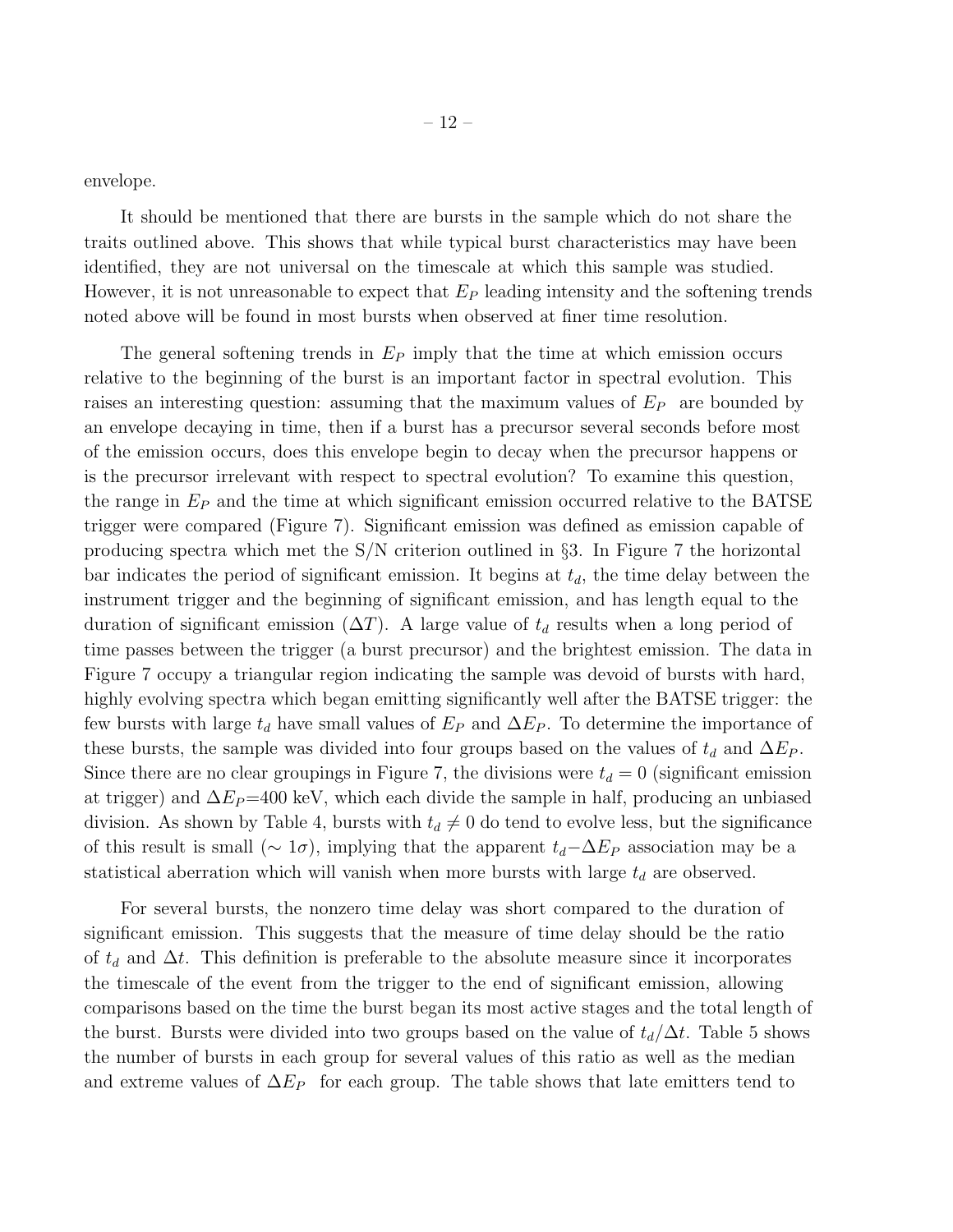show less  $E_P$  variability than bursts which emit promptly after the trigger. Although this is very suggestive, there is sizable overlap between the groups. Considering the small size of the sample, this result is not too significant and therefore the possibility of a dependence of  $\Delta E_P$  on  $t_d$  should be treated with some caution.

#### 5. Discussion

In this work it was shown that for most gamma-ray bursts, the energy of the peak of  $\nu F_\nu$  is associated with and sometimes leads the intensity of the burst modulated by an envelope decaying in time. Indications that bursts whose main emission occurs at relatively long times after the trigger are generally soft and tend to evolve less in  $E_P$  were also found. In this section the phenomenological implications of these results are discussed. Some recently proposed burst models are also examined in light of the observations reported here and no qualitative conflicts between the models considered and observations are found.

#### 5.1. Phenomenological Implications

While it has been known for some time that burst spectra tend to evolve from hard to soft (N86), the observations presented here show that the time of emission relative to the beginning of the burst may also determine how the spectral hardness evolves. For optically thin burst models (in which particles radiate on timescales much shorter than the resolution of SHERB spectra), these results imply that as the burst transpires, the emission region 'remembers' previous emission suggesting that either emission comes from only one region or that different emission regions must be physically connected. The softening of successive intensity pulses could be caused by significant change in the emitting region during intense episodes (such as an expansion or an increase in the number density of particles). The softness of delayed emission implies that the emission region can evolve without observable radiation. For optically thick models, a burst could be the result of a single energy input since the radiation does not escape the region on short timescales. If the region cools by adiabatic expansion and the surface of last scattering does not propagate inward to higher temperature regions too quickly, then observable radiation would be expected to evolve from hard-to-soft. The softness of delayed emission could also be explained in this way if the region was not able to emit significantly during the initial stages of expansion.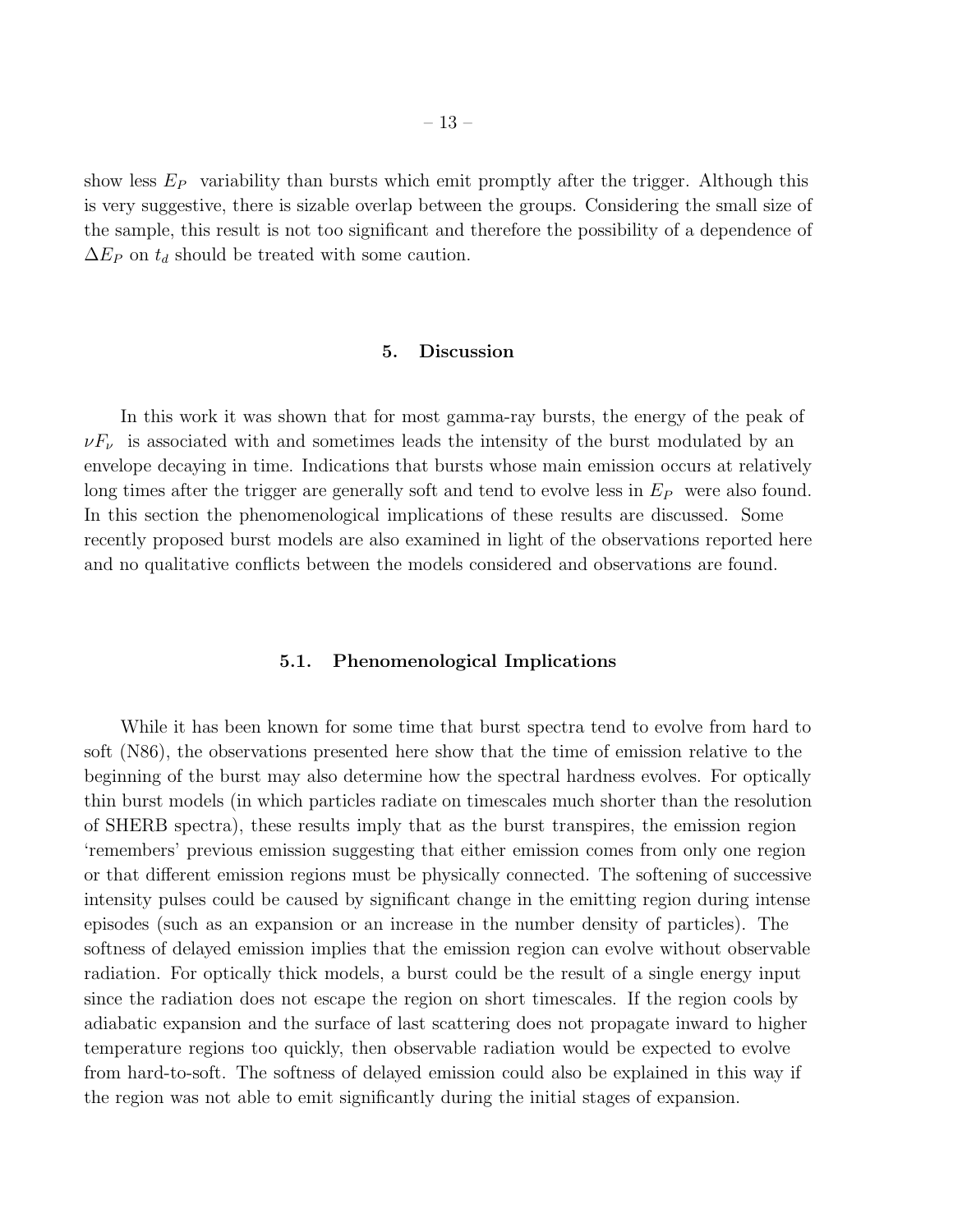The hard-to-soft spectral evolution within pulse structures indicates that intensity spikes are not symmetric in time. Nemiroff et al. (1994b) reached a similar conclusion by examining the time structure of intensity profiles. These observations clearly show that time symmetric models of spectra formation as well as overall intensity profiles cannot be correct. An example of the kind of model eliminated by these observations is symmetric beam models in which the beam sweeps by much faster than the timescale over which the beam changes.

Another implication of this work relates to burst duration classes. The distribution of gamma-ray burst durations observed by BATSE is bimodal and short bursts (duration  $\leq 2$  s) tend to have larger hardness ratios than longer ones [\(Kouveliotou](#page-27-0) et al. 1993; [Lamb et al.](#page-27-0) 199[4\)](#page-27-0) where the hardness ratios were averaged over the whole burst. Based on the large values of  $\Delta E_P$  reported here and the fact that the hardest emission tends to come early in a burst, short bursts are expected to be harder than long ones since they do not have softer tails, not necessarily because of an inherent difference in the radiation mechanism. An example of the effect of time averaging is burst 2B920525. If spectra from 4.16-6.72 s (the first spike) are used  $E_P=650\pm70$  keV but falls to  $421\pm25$  keV if the entire burst is integrated into one spectrum. As Norris et al. (1994) also suggested, if hardnesses are measured over the same absolute time interval (e.g., compare short bursts to the first few seconds of long bursts), the hardness distribution may be the same for both classes.

In Paper I it was shown that  $E_P$  varied considerably from burst to burst indicating that there is no universal characteristic energy of burst emission. One conclusion which was drawn from this was that pair processes could be directly observed only if burst sources had a broad range of redshifts. Such processes would produce spectra with an annihilation feature at 511 keV and would cut off above this energy because of pair opacity. The observed energy of these features depends on the redshift of the source region. The argument against observable pair processes can be extended by noting the large changes in  $\Delta E_P$  observed within many bursts in this sample (Table 3). Unless the emission process involves large and rapid changes in redshift, pair processes cannot be directly observed in burst spectra.

The data in Figure 7 include several bursts in which the emission was prompt but had small  $\Delta E_P$ . An interesting possibility is that these prompt emitting, relatively non-evolving bursts were preceded by a precursor too faint to trigger BATSE. In this case, bursts which occupy the lower left-hand corner of the figure are late emitters for which BATSE did not trigger on the initial event. A less exciting possibility is that bursts which emit late but evolve considerably exist and there is no relation between emission time and  $\Delta E_P$ . Although this type of behavior is not seen, it cannot be ruled out because of the small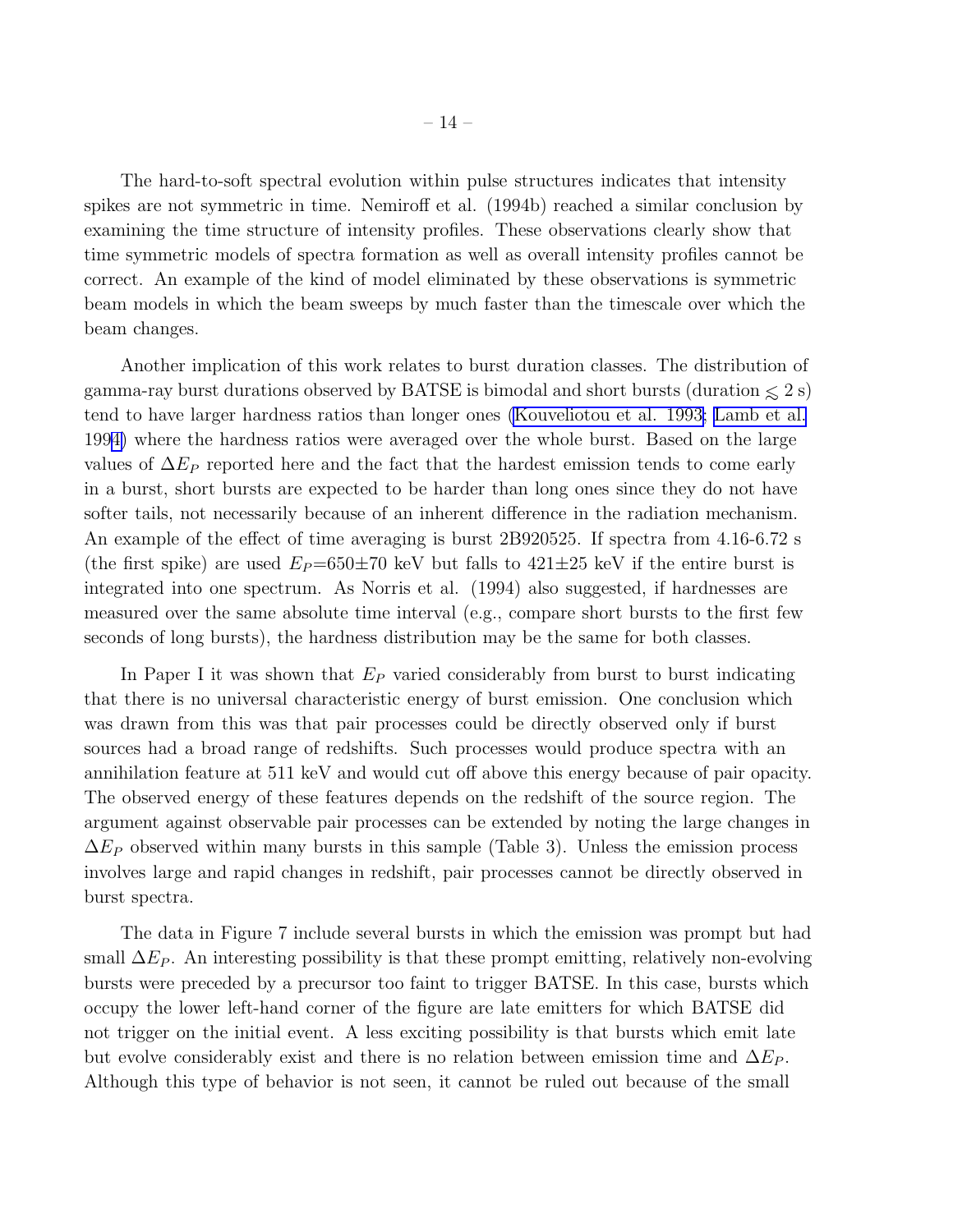sample size and rarity of late emitters (about one strong burst per year with  $t_d > 60$ s). Therefore, this may remain an open question even if BATSE detects many bursts over the next few years.

#### 5.2. Implications for Burst Models

A plethora of gamma-ray burst scenarios have been proposed([Nemiroff 1994a](#page-27-0)). However, most attempt to explain only general spectral characteristics and energetics with little or no mention of how spectra are expected to evolve. Therefore, several models are examined to find those which can accommodate the observations presented here. Because BATSE observations of burst isotropy and inhomogeneity have cast serious doubt on older models, only those proposed after 1991 (the year BATSE was launched) are considered. Discussion is further restricted to models which purport to explain all or most gamma-ray bursts. Although arguments have been made for two population distributions ([Lingenfelter & Higdon 1992](#page-27-0); [Smith & Lamb 1993](#page-28-0)), the inability to separate bursts into two uncontroversial classes makes such discussion premature. Jet models are also avoided (c.f. [Brainerd 1992; Dermer & Schlickeiser 1994](#page-26-0)) since the phenomenon is poorly understood andthe models are incomplete. 'Exotic' sources such as cosmic strings (Paczyński 1988), strange stars([Haensel et al. 1991](#page-26-0)), or primordial black holes [\(Cline & Hong 1992\)](#page-26-0) are also omitted since the existence of such sources is highly speculative.

The distribution of bursts seen by BATSE has forced bursts out to extended halo or cosmological distances if they arise from a single source population. Since source regions are inferred to be small from the fast rise times of bursts, the energy density at the source must be enormous, particularly if the burst radiates isotropically. Therefore, many models incorporate optically thick relativistic electron-positron fireballs. As originally proposed ([Goodman 1986](#page-26-0); Paczyński 1986), fireballs cannot explain the observed nonthermal emission and will not be relativistic if the fireball is contaminated by baryons([Cavallo & Rees 1978;](#page-26-0) Paczyński 1990).

Many different scenarios have been proposed recently (c.f. Narayan, Paczyński,  $\&$ [Piran 1992;](#page-27-0) [Usov 1992; Woosley 1992\)](#page-28-0) which can essentially be reduced to a fireball which must either form in a region free of baryons or break through a cloud of baryons to be observed. In these cases, the observed nonthermal spectra are produced either by several thermal blackbodies at different temperatures (corresponding to different fireballs) or through interactions with a strong or turbulent magnetic field. If a number of fireballs occur, then hard-to-soft spectral evolution could be explained by the creation of low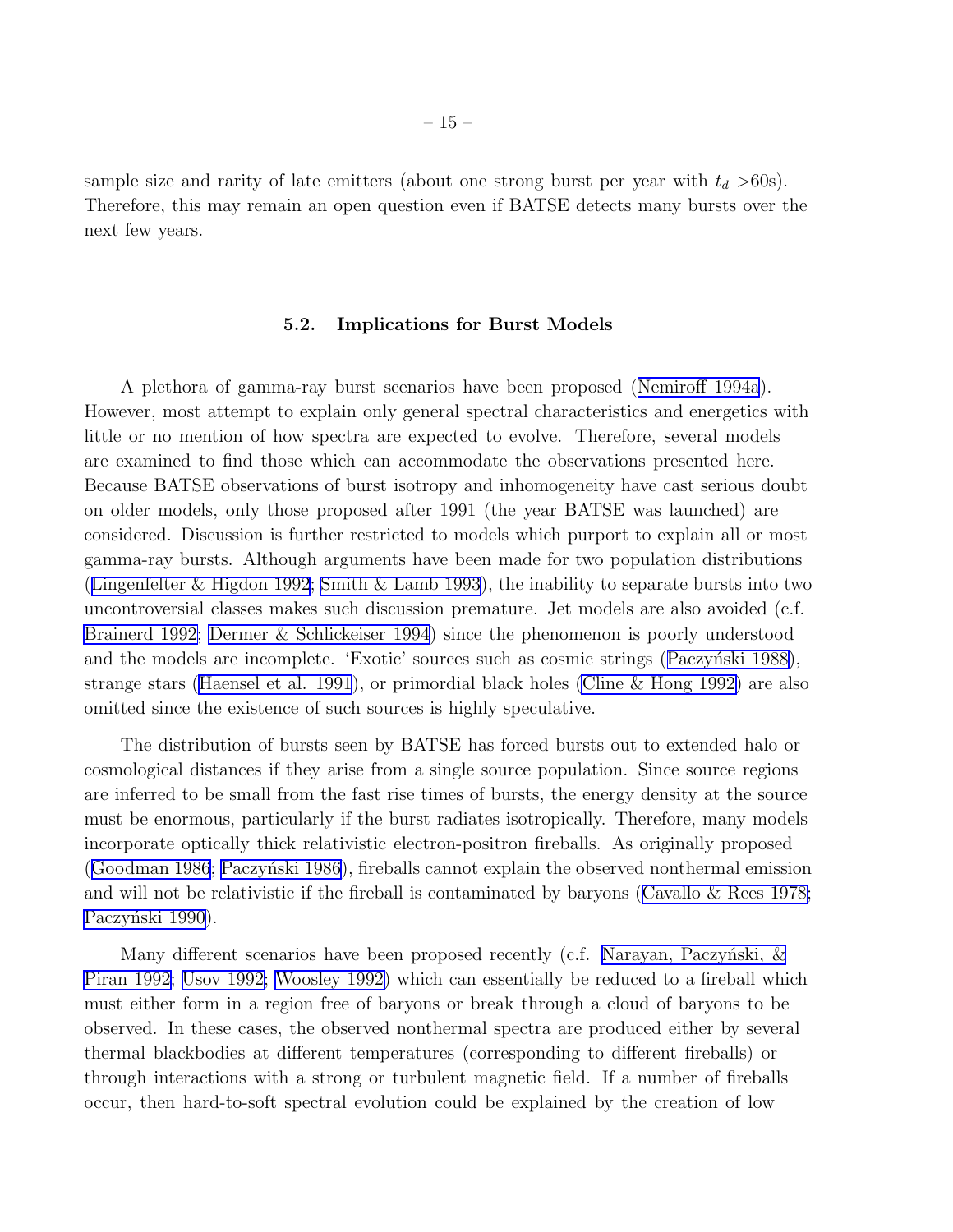temperature fireballs or rapid cooling as the burst transpires. For magnetic interaction models, the general softening of  $E_P$  may reflect a gradual decline in available energy as the field evolves into a stable configuration.

Mészáros  $\&$  Rees (1992) have proposed a model involving a baryon contaminated fireball from any source, galactic or cosmological. The baryons in the fireball interact with the interstellar medium (ISM) to form a relativistic shock where gamma-rays are radiated. Hard-to-soft evolution could be explained either by the most energetic baryons reaching the shock first or the gradual decline of average energy as more particles encounter the shock. The softness of late emission could be a consequence of the baryon front losing energy to the ISM before the shock is fully formed or could arise from the shock losing energy as it propagates through the ISM.

In a different type of model suggested by Melia & Fatuzzo (1992), a gamma-ray burst is generated by sheared Alfv $\acute{e}$ n waves from a radio pulsar. The waves are created by crustal disturbances at the polar cap which flood the magnetosphere with charged particles. These charges upscatter ambient radio photons to gamma-ray energies which are beamed outward. Hard-to-soft evolution may result from the most energetic charges scattering first and successive spikes soften if subsequent disturbances are less energetic than the original disturbance. Since the emission is beamed, the hard emission might occur when the beam was not pointed in our direction. Delayed emission might be soft because the early hard emission was not beamed in our direction.

#### 6. Summary

In this work, the evolution of the energy of the maximum flux per logarithmic energy band  $(E_P)$  in long, bright gamma-ray bursts was studied using high energy resolution spectra from the BATSE SDs. It was found that  $E<sub>P</sub>$  is coupled with the intensity of a burst (either leading or accompanying intensity increases) but is apparently modulated by an envelope decaying in time. These results are consistent with previous studies by N86 and Bhat et al. (1994). Indications were also found that bursts in which significant emission is substantially delayed relative to the instrument trigger tend to be soft and evolve less in  $E_P$  although the significance of this result is low. Several burst models were examined in light of these results and it was found that none of those discussed could be ruled out on the basis of these results alone. However, as the models mature to the point of more precise spectral predictions, the observations presented here may prove to be a useful constraint or suggest directions for further effort.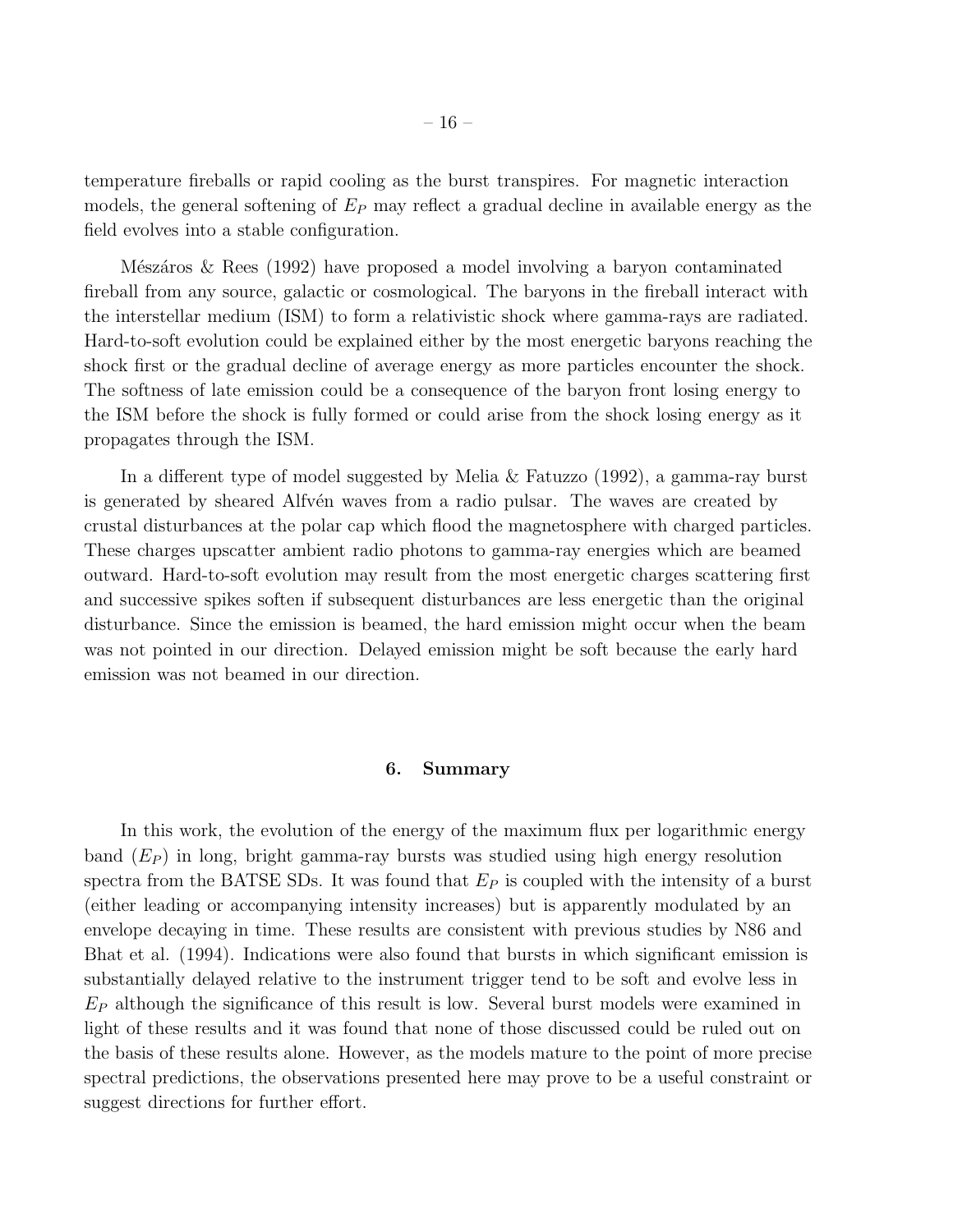We thank D. Gruber, J. Higdon, R. Lingenfelter, and R. Rothschild for helpful advice and useful information. D. Marsden and D. Potter provided additional assistance. BATSE work at UCSD is supported by NASA contract NAS8-36081.

# A. Model Weights for  $\chi^2$

The Levenberg-Marquardt algorithm (Bevington 1969, p. 237; Press et al. 1989, p. 521) is a prescription to efficiently minimize goodness-of-fit statistics. The most common statistic used is

$$
\chi^2 = \sum_{i=1}^{N} \left[ \frac{y_i - y(x_i; \mathbf{a})}{\sigma_i} \right]^2,\tag{A1}
$$

where: x is the independent variable (here energy); y is an observed variable (count rate in this case);  $y(x_i; \mathbf{a})$  is the value of the model at  $x_i$  for parameters  $\mathbf{a}; N$  is the number of measurements (here, channels in a spectrum); a represents the parameters to be fit; and  $\sigma_i$  are the errors associated with  $y_i$ .  $\chi^2$  is minimized using an iterative gradient procedure for which the first and second partial derivatives of  $\chi^2$  with respect to **a** are needed. In its usual implementation, the algorithm assumes that the  $\sigma_i$  are taken directly from the data and are constant.

The problem with using data variances  $(\sigma_i)$  in equation (A1) is that  $\sigma_i$  weights downward fluctuations in the data too strongly, a result of the Poisson nature of count data in which  $\sigma_i^2 \propto n_i$ , the number of observed counts. In this case, a small number of counts create a smaller than average  $\sigma_i$  which causes the associated data points to be more important in the calculation of  $\chi^2$ . Wheaton et al. (1994, hereafter W94) examined this problem in detail using a Monte Carlo simulation of 24,000 one-parameter data sets and found that the mean of fitted values deviated from the true value by  $-170\sigma$  (note the downward shift). The solution to this problem is to use  $\sigma_i$  generated from the model under consideration rather than the data, replacing  $\sigma_i^2 \propto n_i$  with  $\sigma_i^2$  $i_i^2(x_i; \mathbf{a}) \propto n_i(x_i; \mathbf{a}) \pmod{2}$ variance). When W94 performed the simulation with this new scheme, the bias was  $-0.34\sigma$ .

Although W94 demonstrated the importance of using weights derived from the model, they do not mention a necessary change in the standard Levenberg-Marquardt prescription to accommodate the new weighting. The algorithm assumes that  $\sigma_i$  is taken from the data so that changes in the  $\chi^2$  surface are contained in only the  $y(x_i; \mathbf{a})$  term in equation (A1). However, by making  $\sigma_i$  model dependent without changing the partial derivatives, assumed changes in the  $\chi^2$  surface caused by variation in **a** will be incorrect, resulting in slightly off-course iterations and an incorrect minimum since  $\partial \chi^2/\partial a=0$  can be at the wrong value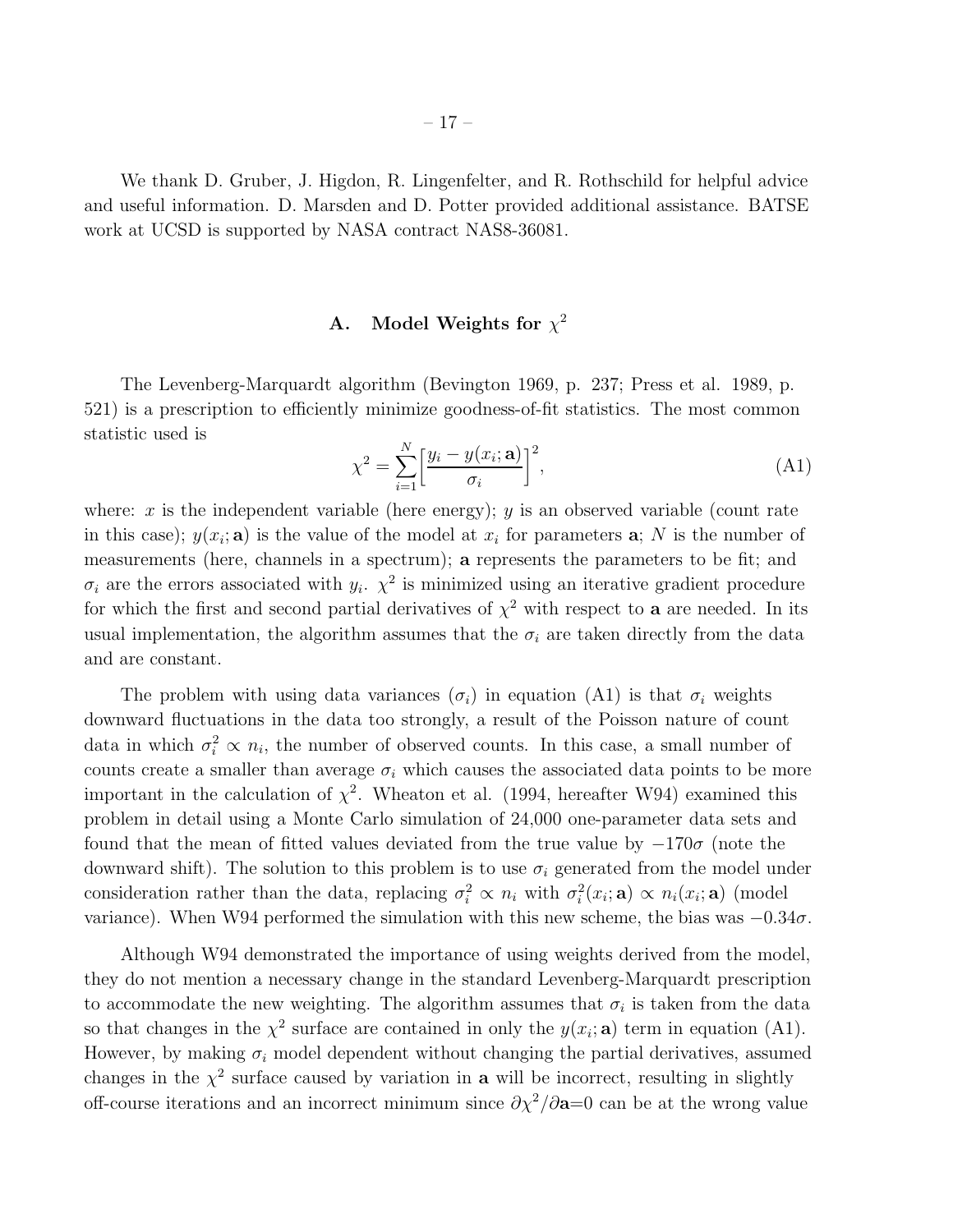of **a**. It was found that when this effect is not accounted for, the true minimum of the  $\chi^2$ surface is not reached and the values of the fitted parameters differ from the true best fit by roughly the quoted error in the fitted parameters though it is not biased toward higher or lower values making it difficult to detect in large collections of fits.

Alterations in the second derivative terms only affect the route used to find the minimum of  $\chi^2$  and therefore need not be corrected for the new weighting scheme [\(Press et](#page-28-0) al. [1989,](#page-28-0) p. 523). On the other hand, the first partial derivatives need to reflect any changes which might occur in the  $\chi^2$  surface and must be corrected. The corrected version is

$$
\frac{\partial \chi^2}{\partial a_j} = -2 \sum_{i=1}^N \left[ \frac{y_i - y_i(x_i; \mathbf{a})}{\sigma_i^2(x_i; \mathbf{a})} \right] \left( \frac{\partial y_i(x_i; \mathbf{a})}{\partial a_j} - \frac{[y_i - y_i(x_i; \mathbf{a})]}{\sigma_i(x_i; \mathbf{a})} \frac{\partial \sigma_i(x_i; \mathbf{a})}{\partial a_j} \right).
$$
(A2)

The first partial derivative term in this equation is equal to the partial derivative specified by the Levenberg-Marquardt algorithm with model variances replacing data variances but the second term is new. For this work, equation  $(A2)$  can be expressed in a simpler form since background subtracted count rates are used  $(y_i = n_i/f_i - b_i$  where  $f_i$  is a term which converts counts to a count rate and  $b_i$  is the background counting rate). In this case,  $\sigma_i^2$  $i^2(x_i; \mathbf{a})$  becomes

$$
\sigma_i^2(x_i; \mathbf{a}) = \frac{y_i(x_i; \mathbf{a})}{f_i} + \sigma_{b_i}^2,
$$
\n(A3)

where  $\sigma_h^2$  $\mu_{b_i}^2$  is the error in the determination of the background rate in channel *i*. Differentiating  $(A3)$  with respect to **a** and substituting into equation  $(A2)$ , it is found that

$$
\frac{\partial \chi^2}{\partial a_j} = -\sum_{i=1}^N [y_i - y_i(x_i; \mathbf{a})] \frac{\sigma_i^2 + \sigma_i^2(x_i; \mathbf{a})}{\sigma_i^4(x_i; \mathbf{a})} \frac{\partial y_i(x_i; \mathbf{a})}{\partial a_j}.
$$
(A4)

This expression is equal to the uncorrected expression when  $\sigma_i(x_i; \mathbf{a})$  is replaced by  $\sigma_i$ which allows the standard algorithms (e.g. Bevington 1969, p. 237; Press et al. 1989, p. 521) to be modified easily. When this expression is substituted into the algorithm, the true minimum of the  $\chi^2$  surface with model variances is found.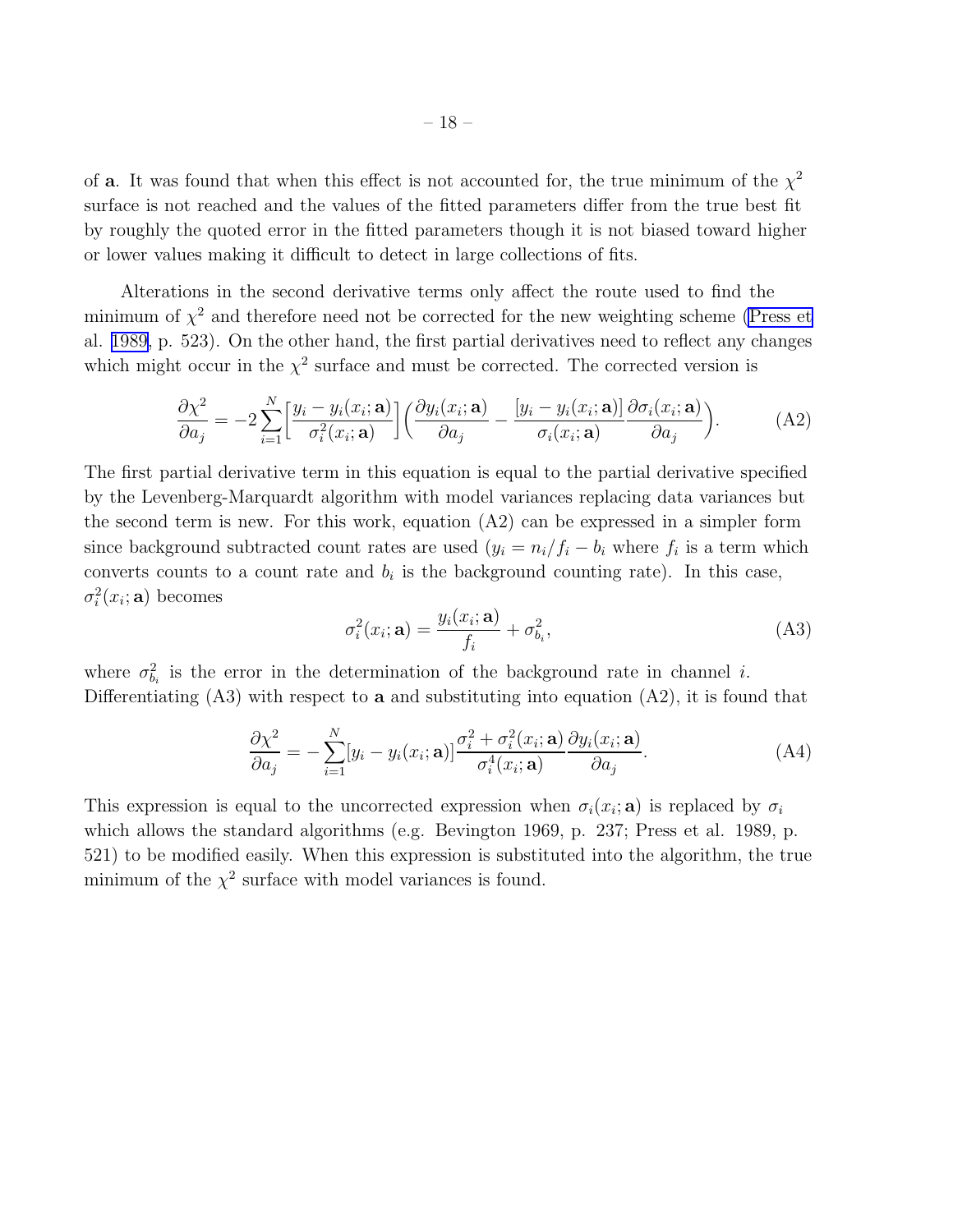| $\mathrm{Binning}^1$ | $t(s)^2$ | $Med(C)^3$ | $Max(C)^4$ |     | $\text{Med}(E_P)^5 \text{Var}(E_P)^6$ | $S/N^7$ |
|----------------------|----------|------------|------------|-----|---------------------------------------|---------|
| nobin                | 0.1      | 0.23       | 4.66       | 259 | 286                                   | 10.0    |
|                      | 0.25     | 0.99       | 7.78       | 285 | 77                                    | 15.6    |
|                      | 0.5      | 2.11       | 16.48      | 265 | 50                                    | 21.6    |
|                      | 1.0      | 4.41       | 30.31      | 251 | 36                                    | 29.6    |
|                      | 2.0      | 9.70       | 43.72      | 250 | 21                                    | 39.5    |
| half                 | 0.1      | 1.18       | 9.52       | 271 | 176                                   | 10.0    |
|                      | 0.25     | 2.78       | 26.85      | 259 | 85                                    | 15.6    |
|                      | 0.5      | 4.66       | 45.71      | 256 | 56                                    | 21.6    |
|                      | 1.0      | 9.05       | 86.85      | 252 | 39                                    | 29.6    |
|                      | 2.0      | 21.50      | 219.33     | 251 | 22                                    | 39.5    |
| full                 | 0.1      | 2.46       | 15.47      | 252 | 153                                   | 10.0    |
|                      | 0.25     | 4.95       | 36.03      | 244 | 68                                    | 15.6    |
|                      | 0.5      | 8.55       | 72.05      | 253 | $50\,$                                | 21.6    |
|                      | 1.0      | 19.30      | 141.77     | 251 | 35                                    | 29.6    |
|                      | 2.0      | 45.47      | 321.04     | 250 | 21                                    | 39.5    |
| eight                | 0.1      | 3.29       | 10.52      | 220 | 86                                    | 10.0    |
|                      | 0.25     | 8.54       | 24.35      | 240 | 63                                    | 15.6    |
|                      | 0.5      | 17.67      | 46.76      | 247 | 46                                    | 21.6    |
|                      | 1.0      | 34.85      | 102.28     | 250 | $40\,$                                | 29.6    |
|                      | 2.0      | 73.27      | 195.23     | 248 | 25                                    | 39.5    |
|                      |          |            |            |     |                                       |         |

Table 1. Monte Carlo Simulations

<sup>1</sup>The binning scheme used for spectra:

nobin — Data in native format.

half — Binned to one half of the detector energy resolution.

full — Binned to the detector energy resolution.

eight — Eight broad energy bins.

<sup>2</sup>The livetime used to create spectra.

<sup>3</sup>Median number of counts per channel in the binned spectrum.

<sup>4</sup>Maximum number of counts per channel in the binned spectrum.

<sup>5</sup>Median value of  $E_P$  (keV).

<sup>6</sup>Variance of  $E_P$  about the median (keV).

<sup>7</sup>Median S/N in the 60-200 keV energy band.

Note.  $-200$  spectra were created using the model spectrum of eqn. (1) with A=0.1 ph-keV<sup>-1</sup>-s<sup>-1</sup>-cm<sup>-2</sup>,  $\alpha = -1$ ,  $\beta = -3$ ,  $E_0 = 250$  keV ( $E_P$ =250 keV). Nonintegral counts result from subtraction of fractional background counts.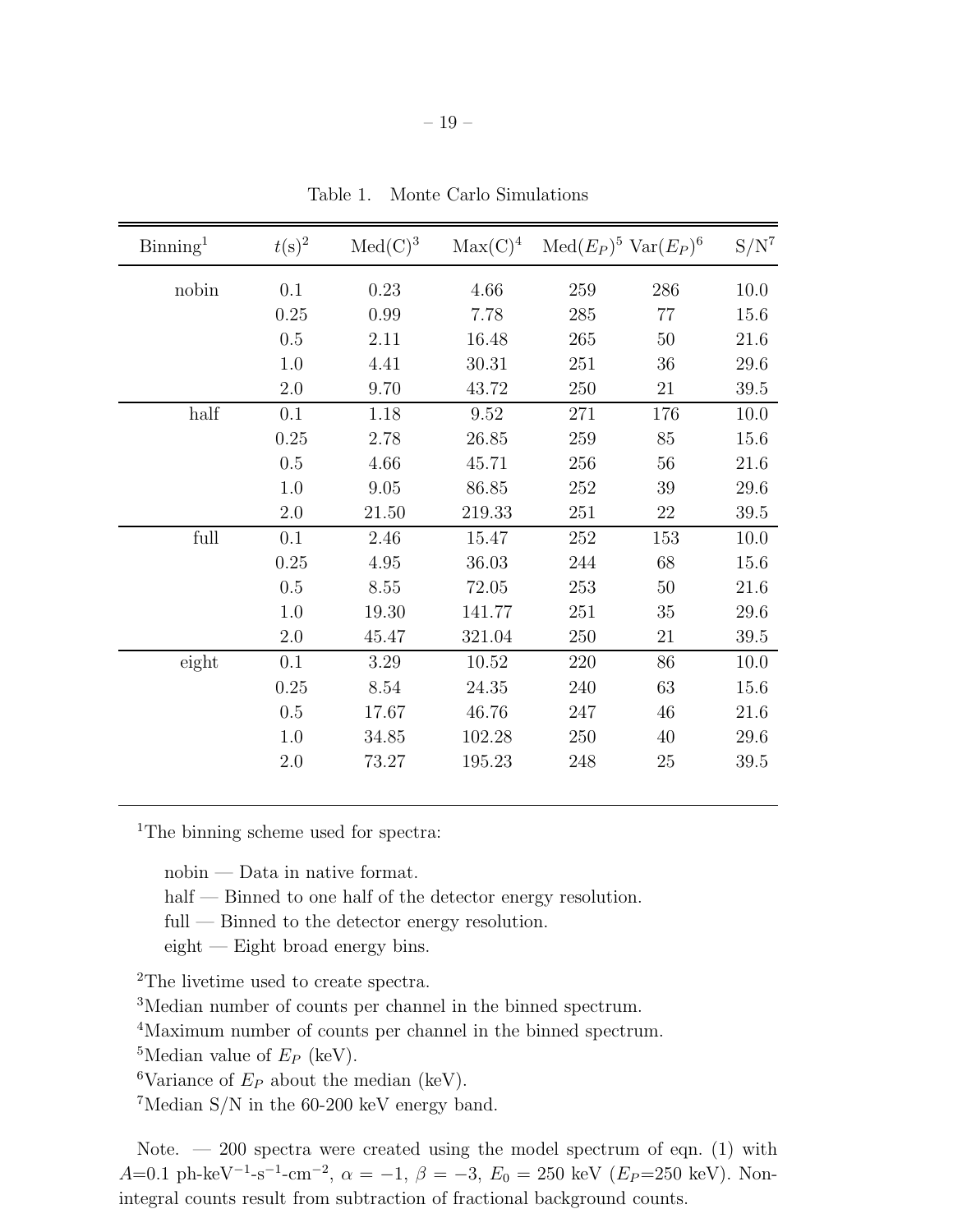|                        |                    | Characteristic   |                    | $Med(E_P)$         | $\Delta E_P$   |                |
|------------------------|--------------------|------------------|--------------------|--------------------|----------------|----------------|
| <b>Burst</b>           | $\mathbf{1}$       | $\overline{2}$   | 3                  | 4                  | $(\text{keV})$ | $(\text{keV})$ |
|                        |                    |                  |                    |                    |                |                |
| 2B910503*1             | $^{+}$             | $^{+}$           | $^{+}$             | $^{+}$             | 540            | 1350           |
| $2B910601^{\dagger}$   | $^{+}$             | $\overline{0}$   |                    |                    | 700            | 950            |
| 2B910807               | $^{+}$             | $\boldsymbol{0}$ | $^{+}$             | $\overline{0}$     | 170            | 175            |
| 2B910814               |                    |                  |                    |                    | 490            | 900            |
| 2B910814C <sup>†</sup> |                    | $+$              |                    |                    | 1400           | 1300           |
| 2B911031*              |                    | $^{+}$           |                    |                    | 400            | 850            |
| 2B911106               |                    | $\overline{0}$   |                    |                    | 165            | 120            |
| 2B911118 <sup>†</sup>  | $+$                | $^{+}$           | $^{+}$             | $^{+}$             | 180            | 440            |
| 2B911126*              | $^{+}$             | $^{+}$           | $^{+}$             | $\boldsymbol{0}$   | 250            | 900            |
| 2B911127               |                    |                  |                    |                    | 190            | 250            |
| 2B911202*              | $\overline{0}$     | $+$              | $\overline{0}$     |                    | 350            | 1300           |
| 2B911209*              | $^{+}$             | $^{+}$           | $^{+}$             | $^{+}$             | 270            | 400            |
| 2B920218*              | .                  | $^{+}$           |                    |                    | 220            | 150            |
| 2B920311               | $^{+}$             | $^{+}$           | $^{+}$             | $\hspace{0.1mm} +$ | 440            | 1150           |
| 2B920406*              | $^{+}$             | $\overline{0}$   | $^{+}$             | $\boldsymbol{0}$   | 240            | 300            |
| 2B920513*              | $^{+}$             |                  | $^{+}$             | $\ddots$           | 220            | 200            |
| 2B920517*              | $+$                |                  | $+$                |                    | 230            | 150            |
| 2B920525*              | $^{+}$             | $+$              | $^{+}$             | $^{+}$             | 380            | 2075           |
| 2B920617               |                    | $^{+}$           |                    |                    | 145            | 175            |
| 2B920622               | $^{+}$             | $\overline{0}$   | $^{+}$             |                    | 440            | 1550           |
| 2B920627*              | .                  |                  |                    |                    | 210            | 325            |
| 2B920711               | $^{+}$             | $\overline{0}$   |                    | $\overline{0}$     | 510            | 650            |
| 2B920720               | $+$                |                  |                    |                    | 270            | 525            |
| 2B920902*              | .                  | $^{+}$           | $^{+}$             |                    | 550            | 1500           |
| 2B921009               | $^{+}$             | $\overline{0}$   | .                  | .                  | 300            | 225            |
| 2B921123               | $^{+}$             | $^{+}$           |                    |                    | 250            | 350            |
| 2B921207               | $^{+}$             | $+$              | $\hspace{0.1mm} +$ | $^{+}$             | 140            | 650            |
| 2B921209               | $+$                | $^{+}$           | $^{+}$             | $^{+}$             | 180            | 375            |
| 2B930120               |                    |                  |                    |                    | 125            | 80             |
| 3B930405               |                    |                  |                    |                    | 280            | 300            |
| 3B930425               |                    |                  |                    |                    | 250            | 225            |
| 3B930506               | $\hspace{0.1mm} +$ | $^{+}$           | $\overline{0}$     |                    | 1030           | 1750           |
| 3B930916*              | $\overline{0}$     | $\overline{0}$   | $\overline{0}$     | $\overline{0}$     | 390            | 350            |
| 3B930922               | $^{+}$             | $^{+}$           | $^{+}$             | $\overline{0}$     | 110            | 130            |
|                        |                    |                  |                    |                    |                |                |

Table 2. Classification of the Sample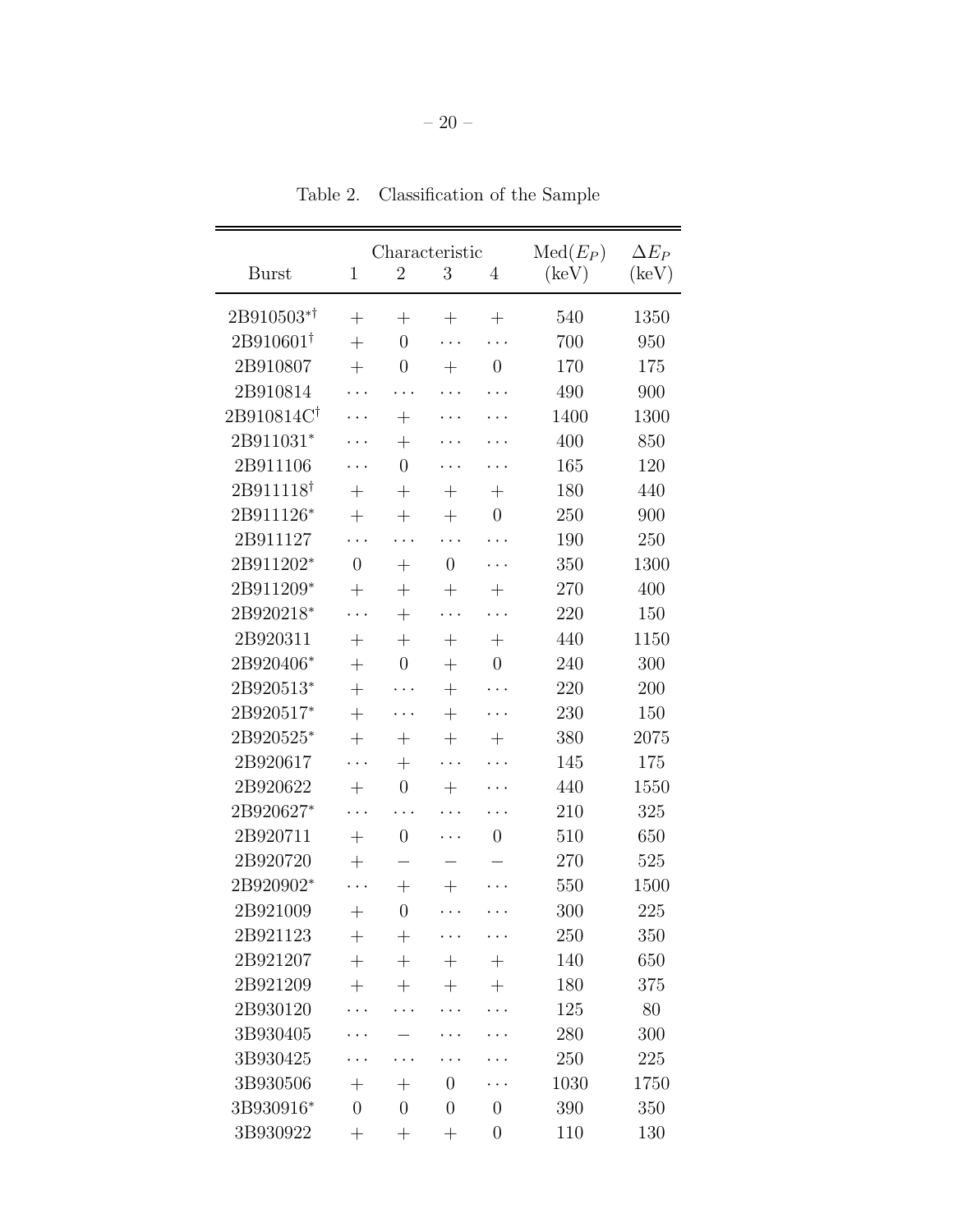Table 2—Continued

| Burst                            | Characteristic | 3 | $Med(E_P)$<br>(keV) | $\Delta E_P$<br>(keV) |
|----------------------------------|----------------|---|---------------------|-----------------------|
| 3B931103<br>3B931126<br>3B931204 |                |   | 380<br>240<br>380   | 1300<br>300<br>775    |

 $* \beta = -2.01$  throughout the burst.

†Observed by COMPTEL([Hanlon et al. 1994](#page-26-0)). Burst Characteristics:

- $1 E_P$ -intensity association.
- 2 Overall softening within a burst.
- 3 Softening within pulse structures.
- 4 Later spikes softer than earlier spikes.

The symbols denote:

- $+$  Trait observed.
- − Opposite behavior observed.
- 0 Neither trait nor opposite observed.
- $\ldots$  Could not be determined.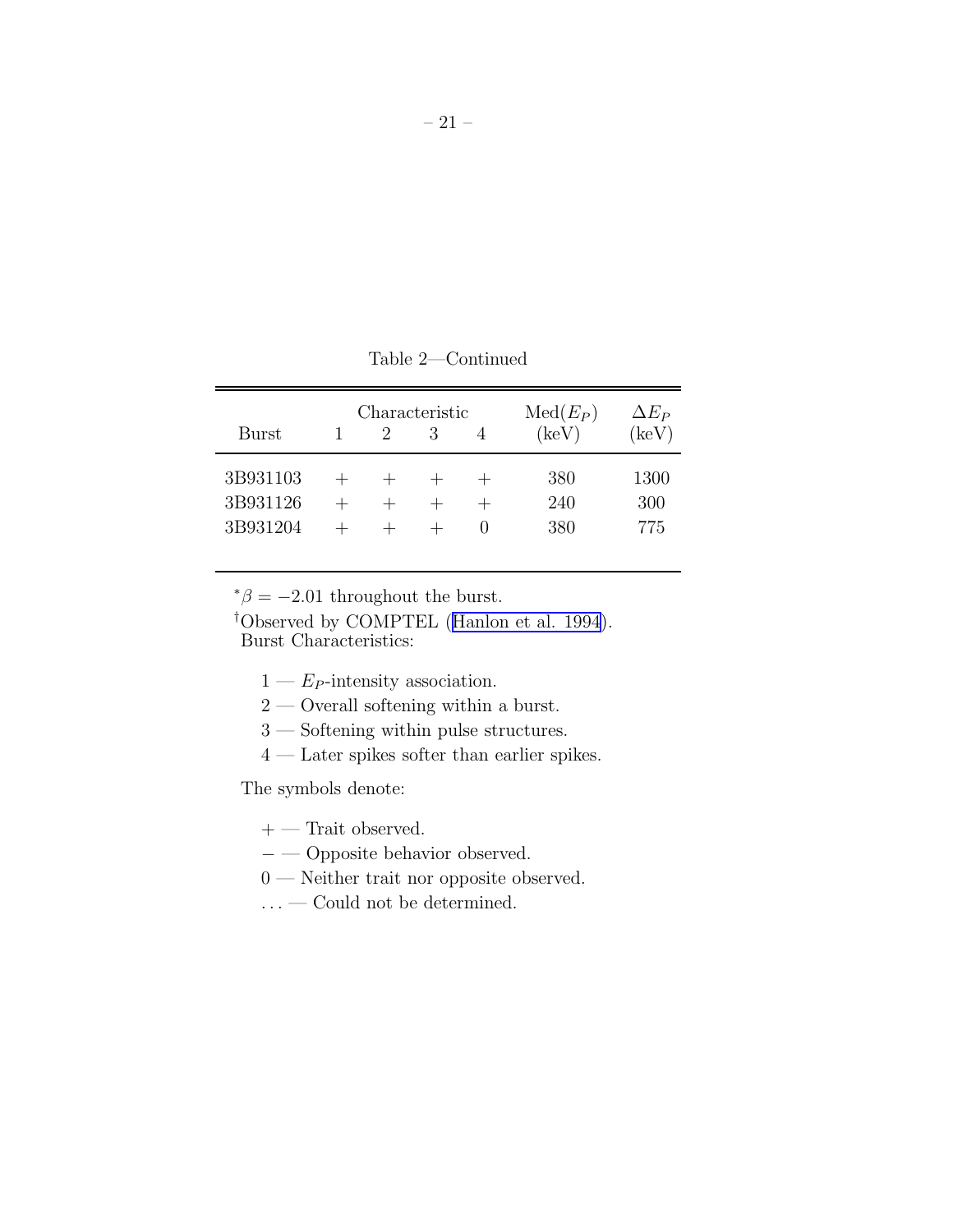| $#$ Observed         | $#$ Possible | Property                                                                       |
|----------------------|--------------|--------------------------------------------------------------------------------|
| 23                   | 25           | $E_P$ intensity association                                                    |
| 20<br>$\overline{2}$ | 30<br>30     | $E_P$ softens over whole burst<br>$E_P$ hardens over whole burst               |
| 18<br>1              | 22<br>22     | $E_P$ softens within intensity spikes<br>$E_P$ hardens within intensity spikes |
| 9                    | 17<br>17     | Later spikes softer than earlier ones<br>Later spikes harder than earlier ones |

Table 3. Summary of Classification 37 Bursts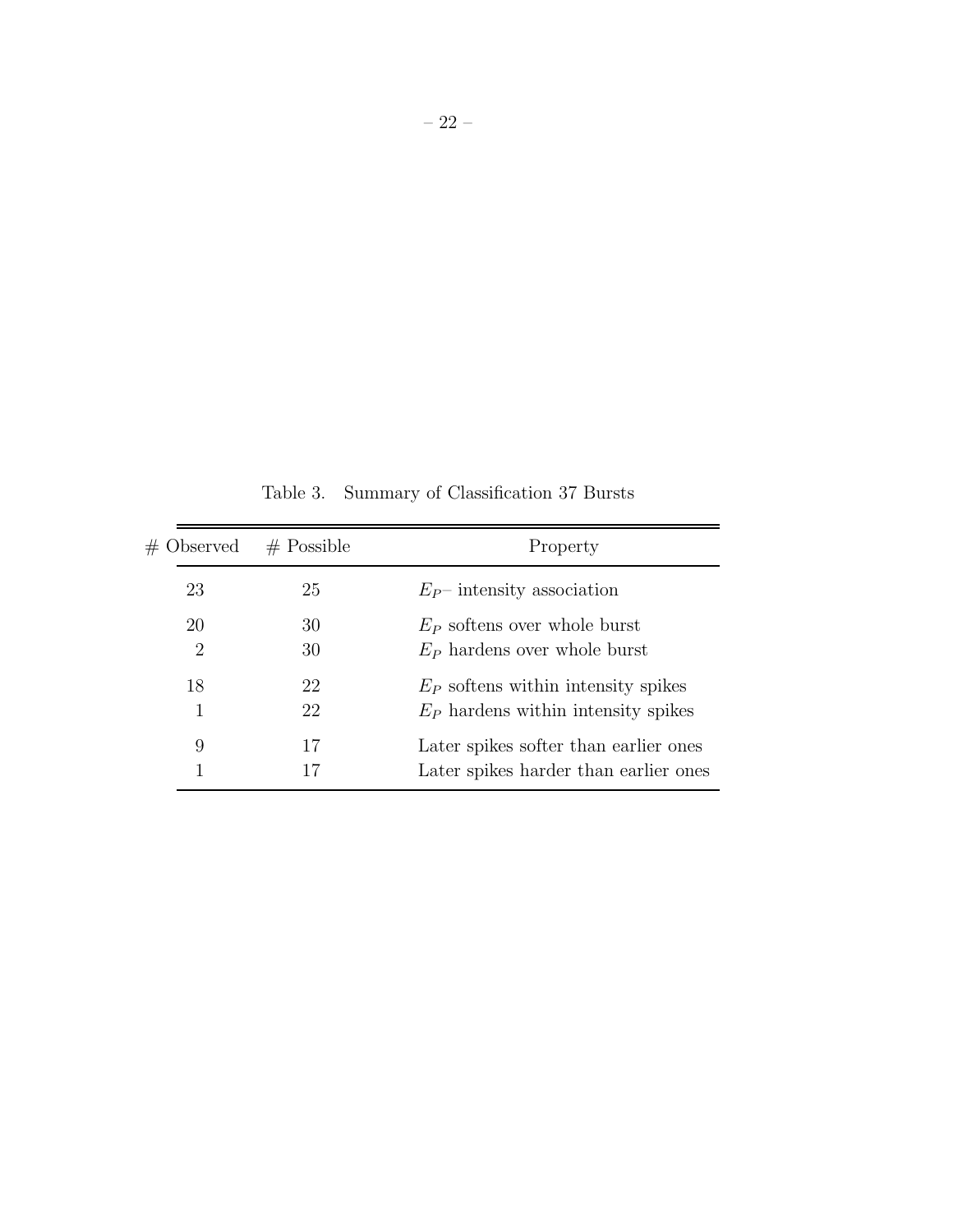Table 4. Unbiased Burst Separation

|             | $\Delta E_P$ < 400 keV | $\Delta E_P \geq 400~{\rm keV}$ |
|-------------|------------------------|---------------------------------|
| $t_d\neq 0$ | 10                     |                                 |
| $t_d=0$     |                        | 19                              |

Note. — This table shows little evidence that bursts in which emission is delayed evolve differently than those which emit promptly. However, although the criteria used to divide the sample is unbiased, it may not be appropriate since most bursts emit very soon after the trigger.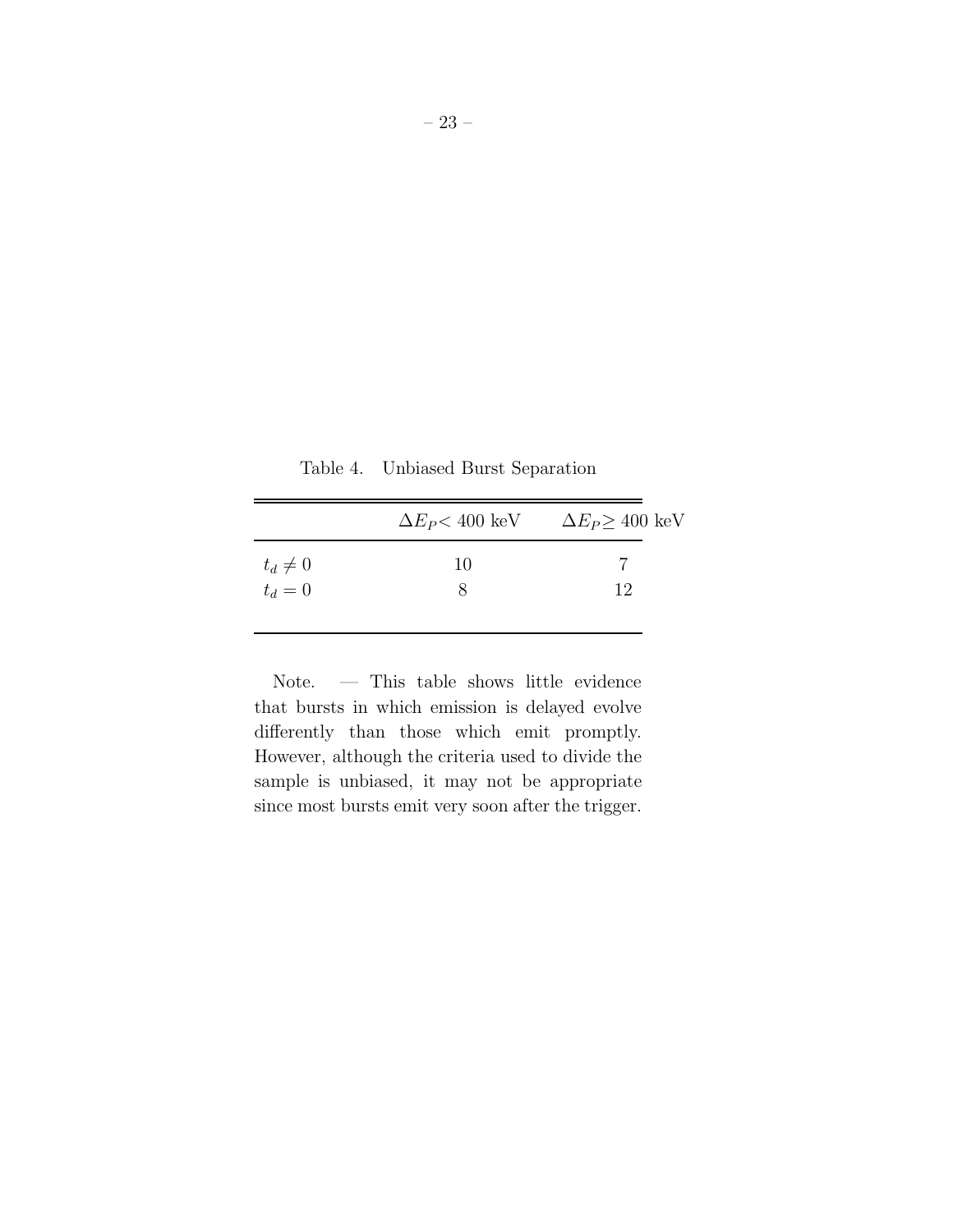| $rac{t_d}{\Delta T}$ | Number | $Min(\Delta E_P)$<br>$(\text{keV})$ | $Med(\Delta E_P)$<br>$(\text{keV})$ | $\text{Max}(\Delta E_P)$<br>$(\text{keV})$ |
|----------------------|--------|-------------------------------------|-------------------------------------|--------------------------------------------|
| > 0.25               | 10     | 80                                  | 300                                 | 950                                        |
| $\leq 0.25$          | 27     | 120                                 | 525                                 | 2075                                       |
| > 0.5                | 8      | 80                                  | 300                                 | 950                                        |
| $\leq 0.5$           | 29     | 120                                 | 525                                 | 2075                                       |
| > 0.9                | 7      | 80                                  | 300                                 | 950                                        |
| < 0.9                | 30     | 120                                 | 525                                 | 2075                                       |
| >1                   | 5      | 80                                  | 300                                 | 950                                        |
| $\leq 1$             | 32     | 120                                 | 440                                 | 2075                                       |
|                      |        |                                     |                                     |                                            |

Table 5. Bursts Divided According to Emission Time

Note. — This table summarizes the differences in evolution of  $E_P$  for bursts grouped according to the time at which they emit.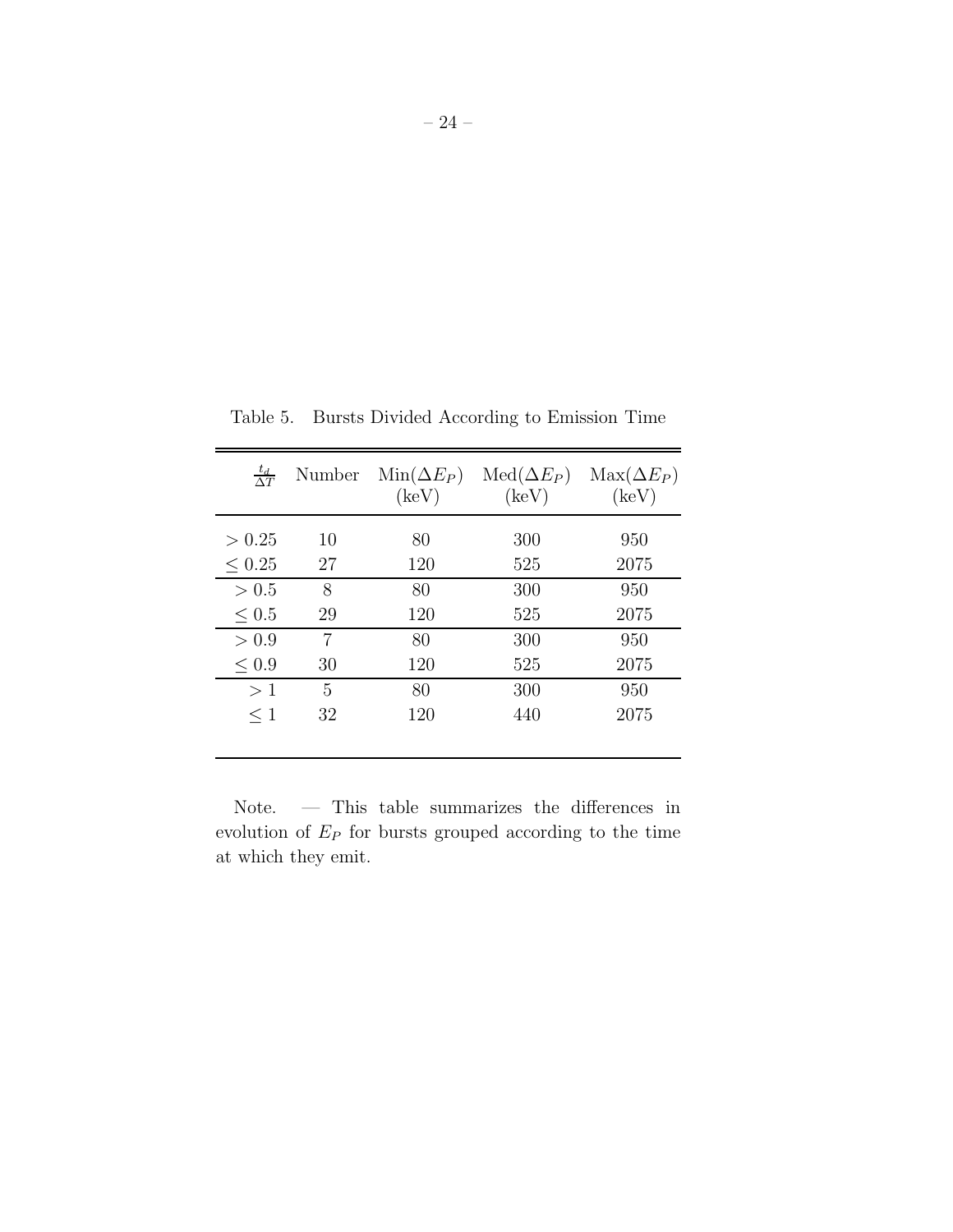#### REFERENCES

- <span id="page-26-0"></span>Band, D. L., et al. 1992, in *Gamma Ray Bursts*, eds. W. S. Paciesas and G. J. Fishman (New York: AIP), p. 169
- Band, D. L., et al. 1992, Exp. Astron., 2, 307
- Band, D. L., et al. 1993, ApJ, 413, 281
- Bevington, P. R. 1969, Data Reduction and Error Analysis for the Physical Sciences, (New York: McGraw-Hill)
- Bhat, N. P., Fishman, G. J., Meegan, C. A., Wilson, R. B., Kouveliotou, C., Paciesas, W. S., Pendleton, G. N., & Schaefer, B. E. 1994, ApJ, 426, 604
- Brainerd, J. J. 1992, ApJ, 394, L33
- Cavallo, G. & Rees, M. J. 1978, MNRAS, 183, 359
- Cline, D. B., & Hong, W. 1992, ApJ, 401, L57
- Dermer, C. D., & Schlickeiser, R. 1994, in *Proc. of the Huntsville Gamma-Ray Burst Workshop*, eds. G. J. Fishman, K. C. Hurley, & J. J. Brainerd (New York: AIP), in press
- Fishman, G. J., et al., 1989, in *Proc. Gamma Ray Observatory Science Workshop* (Washington: NASA), 2-39
- Fishman, G. J., et al., 1994, ApJS, in press
- Golenetskii, S. V., Mazets, E. P., Aptekar, R. L., & Ilyinskii, V. N. 1983, Nature, 306, 451
- Goodman, J. 1986, ApJ, 308, L47
- Haensel, P., Paczyński, B., & Amsterdamski, P. 1991, ApJ, 375, 209
- Hanlon, L. O., et al. 1994, A&A, in press
- Horack, J. M. 1991, *Development of the Burst and Transient Source Experiment*, NASA reference publication 1268
- Kargatis, V. E., Liang, E. P., Hurley, K. C., Barat, C., Eveno, E., & Niel, M., ApJ, 422, 260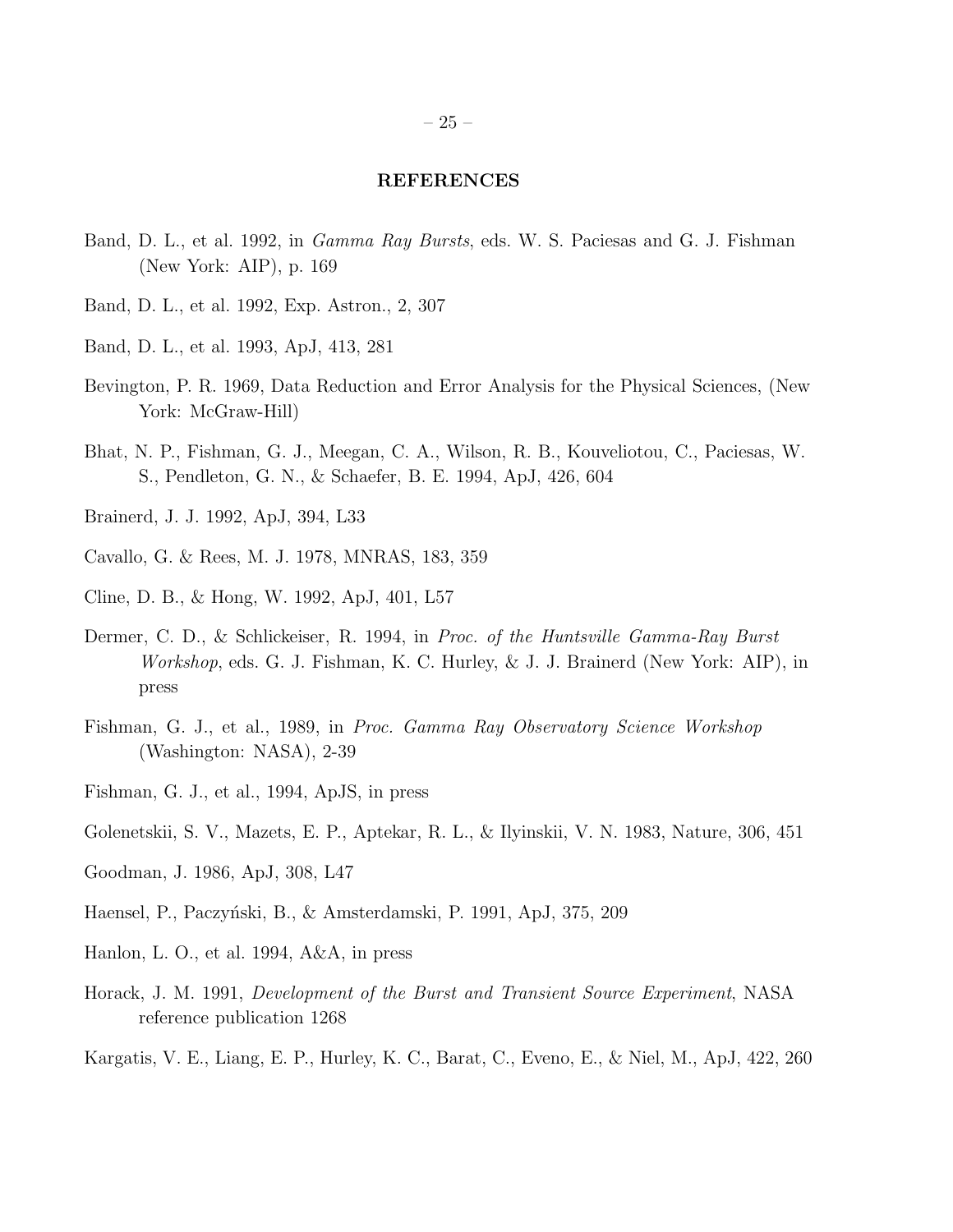- <span id="page-27-0"></span>Kouveliotou, C., Norris, J. P., Fishman, G. J., Meegan, C. A., Wilson, R. B., & Paciesas, W. S. 1992, in *Gamma Ray Bursts*, eds. W. S. Paciesas and G. J. Fishman (New York: AIP), p. 299
- Kouveliotou, C., Meegan, C. A., Fishman, G. J., Bhat, N. P., Briggs, M. S., Koshut, T. M., Paciesas, W. S., & Pendleton, G. N. 1993, ApJ, 413, L101
- Kouveliotou, C., et al. 1994, ApJ, 422, L59
- Kouveliotou, C. et al. 1994, in preparation
- Lamb, D. Q., Graziani, C., & Smith, I. A. 1994, ApJ, in press
- Laros, J. G., et al. 1985, ApJ, 290, 728
- Lingenfelter, R. E. & Higdon, J. C. 1992, Nature, 356, 132
- Loredo, T. J. & Epstein, R. I. 1989, ApJ, 336, 896
- Matz, S. M., Forrest, D. J., Vestrand, W. T., Chupp, E. L., Share, G. H., & Rieger, E. 1985, ApJ, 288, L37
- Melia, F., & Fatuzzo, M. 1992, ApJ, 398, L85
- Mészáros, P. & Rees, M. J. 1992, ApJ, 405, 278
- Narayan, R., Paczyński, B., & Piran, T. 1992, ApJ, 395, L83
- Nemiroff, R. J. 1994, Comm. on Astrophys., in press
- Nemiroff, R. J., Norris, J. P., Kouveliotou, C., Fishman, G. J., Meegan, C. A., & Paciesas, W. S. 1994, ApJ, 423, 432
- Norris, J. P., Share, G. H., Messina, D. C., Dennis, B. R., Desai, U. I., Cline, T. L., Matz, S. M., & Chupp, E. L. 1986, ApJ, 301, 213
- Norris, J. P., Nemiroff, R. J., Davis, S. P., Kouveliotou, C., Fishman, G. J., Meegan, C. A., & Paciesas, W. S. 1994, in *Proc. of the Huntsville Gamma-Ray Burst Workshop*, eds. G. J. Fishman, K. C. Hurley, & J. J. Brainerd (New York: AIP), in press
- Paczyński, B. 1986, ApJ, 308, L43
- Paczyński, B. 1988, ApJ, 335, 525
- Paczyński, B. 1990, ApJ, 363, 218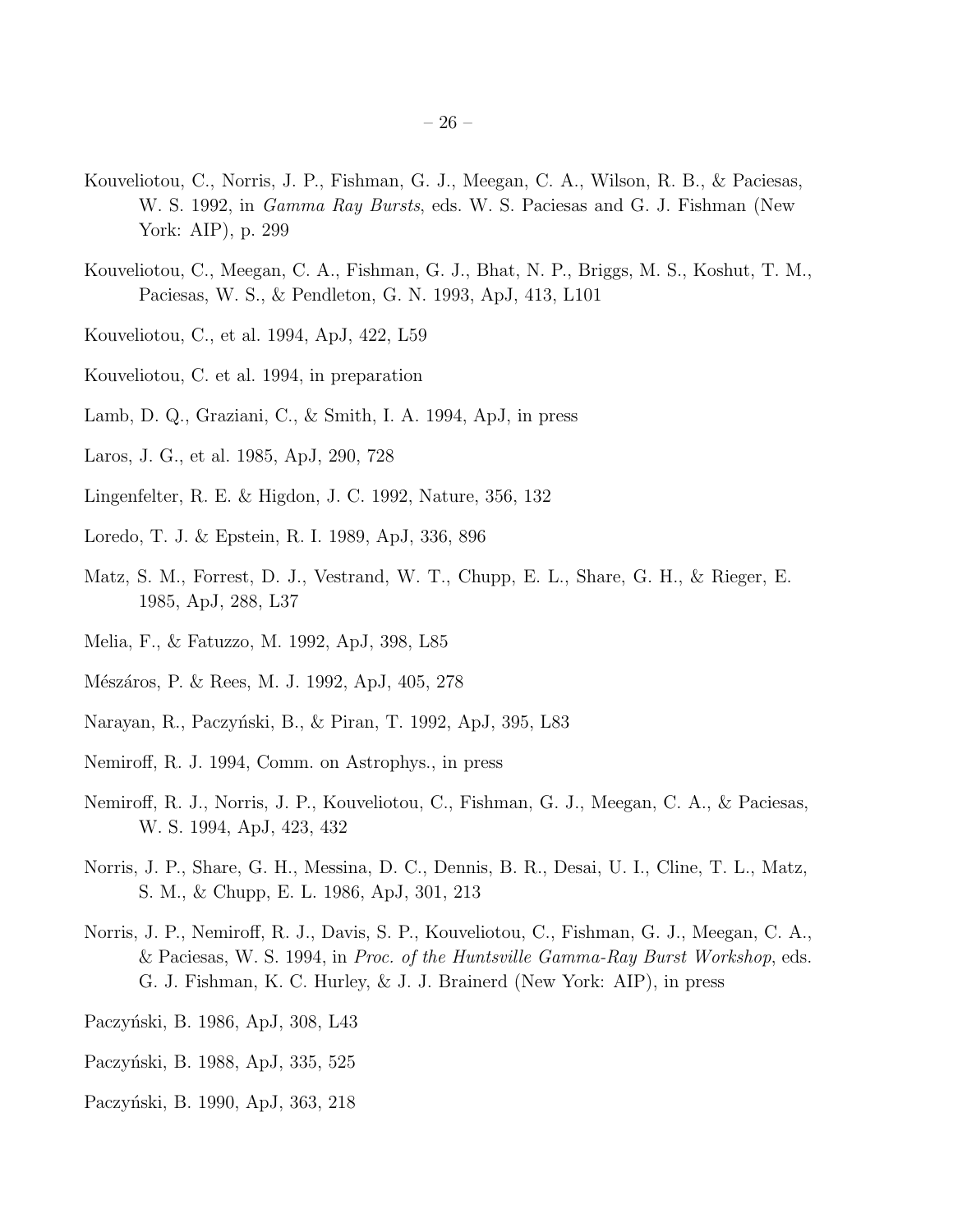- <span id="page-28-0"></span>Pendleton, G. N., Paciesas, W. S., Lestrade, J. P., Fishman, G. J., Wilson, R. B., & Meegan, C. A. 1989, in *Proc. Gamma Ray Observatory Science Workshop* (Washington: NASA), 4-547
- Pendleton, G. N., et al. 1992, *The Compton Observatory Science Workshop* (Washington:NASA), 47
- Press, W. H., Flannery, B. P., Teukolsky, S. A., Vetterling, W. T. 1989, Numerical Recipes (New York: Cambridge)
- Schaefer, B. E., 1994, in *Proc. of the Huntsville Gamma-Ray Burst Workshop*, eds. G. J. Fishman, K. C. Hurley, & J. J. Brainerd (New York: AIP), in press
- Schneid, E. J., et al. 1992, A&A, 255, L13
- Smith, I. A., & Lamb, D. Q. 1993, in *Compton Gamma-Ray Observatory*, eds. M. Friedlander, N. Gehrels, & D. J. Macomb (New York: AIP), p. 1020
- Usov, V. V. 1992, Nature, 357, 472
- Wheaton, W. A., Dunklee, A. L., Jacobson, A. S., Ling, J. C., Mahoney, W. A., & Radocinski, R. G. 1994, ApJ, submitted

Woosley, S. E. 1992, ApJ, 405, 273.

This preprint was prepared with the AAS LAT<sub>EX</sub> macros v3.0.

Fig.  $1-F_p$  as determined from spectra at the finest available time resolution (crosses) and from pairs of spectra averaged together (diamonds). The data are from burst 2B910807 and the size of the symbols represents the time intervals over which spectra were accumulated and the error in  $E_P$ .